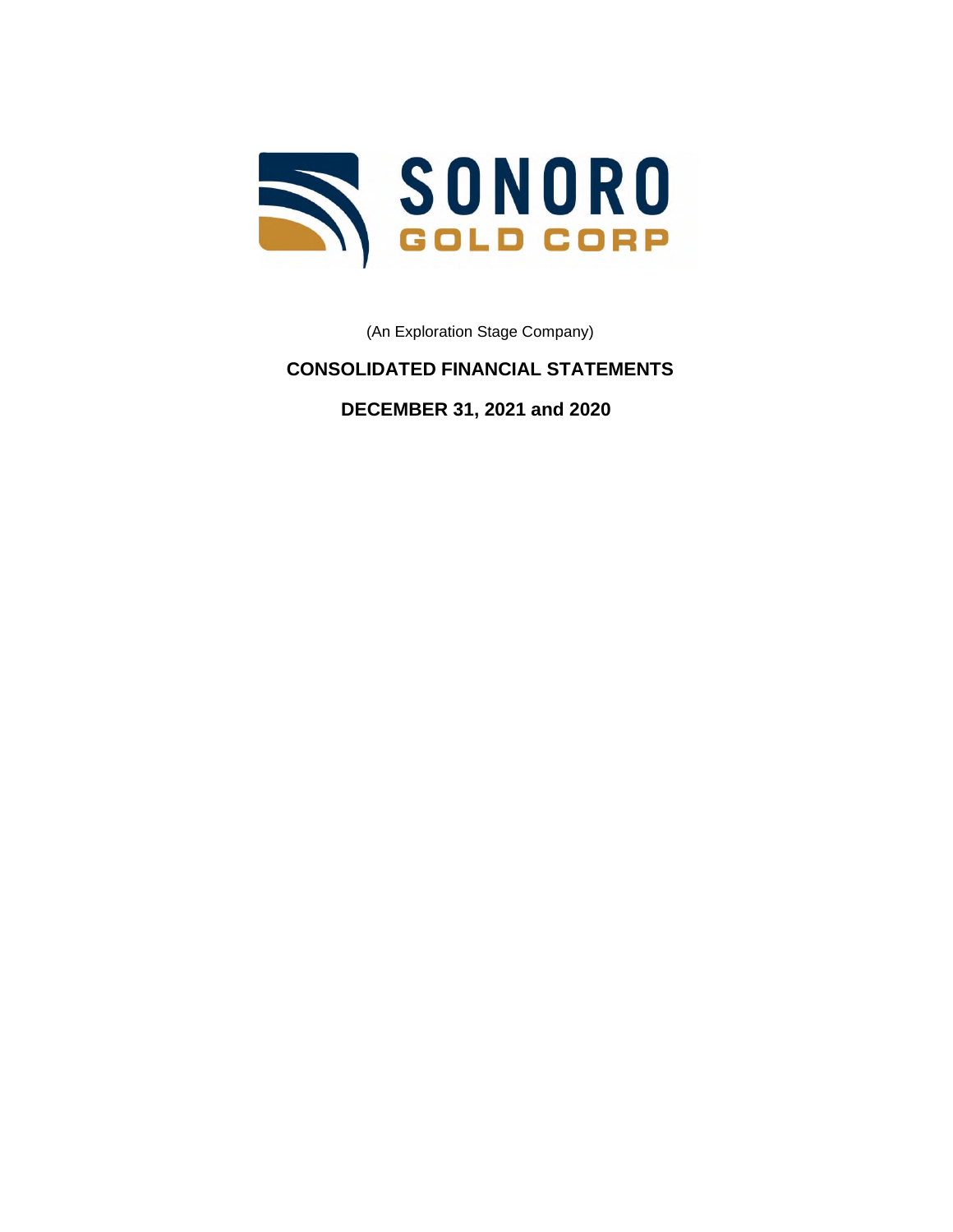

## **INDEPENDENT AUDITORS' REPORT**

## **TO THE SHAREHOLDERS OF SONORO GOLD CORP.**

## *Opinion*

We have audited the consolidated financial statements of Sonoro Gold Corp. and its subsidiaries (the "Company"), which comprise:

- the consolidated statements of financial position as at December 31, 2021 and 2020;
- the consolidated statements of loss and comprehensive loss for the years then ended;
- the consolidated statements of changes in shareholders' equity for the years then ended;
- the consolidated statements of cash flows for the years then ended; and
- the notes to the consolidated financial statements, including a summary of significant accounting policies.

In our opinion, the accompanying consolidated financial statements present fairly, in all material respects, the consolidated financial position of the Company as at December 31, 2021 and 2020, and its consolidated financial performance and its consolidated cash flows for the years then ended in accordance with International Financial Reporting Standards ("IFRS").

### *Basis for Opinion*

We conducted our audits in accordance with Canadian generally accepted auditing standards. Our responsibilities under those standards are further described in the *Auditors' Responsibilities for the Audit of the Consolidated Financial Statements* section of our report. We are independent of the Company in accordance with the ethical requirements that are relevant to our audits of the consolidated financial statements in Canada, and we have fulfilled our other ethical responsibilities in accordance with these requirements. We believe that the audit evidence we have obtained is sufficient and appropriate to provide a basis for our opinion.

## *Material Uncertainty Related to Going Concern*

We draw attention to Note 1 in the consolidated financial statements, which indicates that the Company incurred a net loss of \$5,873,982 during the year ended December 31, 2021 as of that date, the Company had an accumulated deficit of \$18,706,999. As stated in Note 1, these events or conditions, along with other matters as set forth in Note 1, indicate that a material uncertainty exists that may cast significant doubt on the Company's ability to continue as a going concern. Our opinion is not modified in respect of this matter.

## *Other Information*

Management is responsible for the other information. The other information comprises of the information included in the Management's Discussion and Analysis.

Our opinion on the consolidated financial statements does not cover the other information and we do not and will not express any form of assurance conclusion thereon. In connection with our audits of the consolidated financial statements, our responsibility is to read the other information identified above and, in doing so, consider whether the other information is materially inconsistent with the consolidated financial statements or our knowledge obtained in the audits, and remain alert for indications that the other information appears to be materially misstated.

We obtained the Management's Discussion & Analysis prior to the date of this auditors' report. If, based on the work we have performed on this other information, we conclude that there is a material misstatement of this other information, we are required to report that fact in this auditors' report. We have nothing to report in this regard.

2

Langley 600 - 19933 88 Ave Langley, BC V2Y 4K5 T: 604 282 3600 F: 604 357 1376

Nanaimo 201 - 1825 Bowen Rd Nanaimo, BC V9S 1H1 T: 250 755 2111 F: 250 984 0886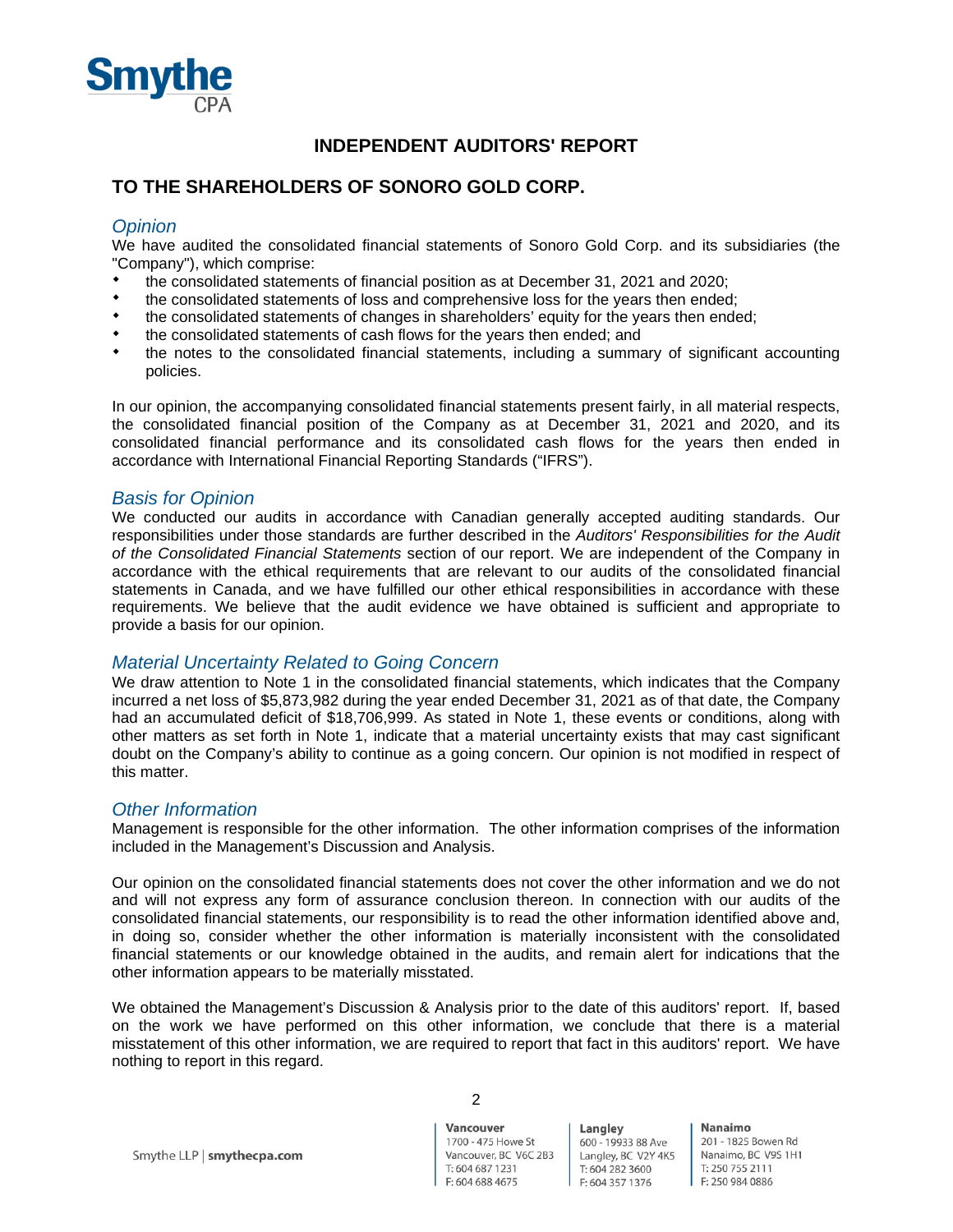

## *Responsibilities of Management and Those Charged with Governance for the Consolidated Financial Statements*

Management is responsible for the preparation and fair presentation of the consolidated financial statements in accordance with International Financial Reporting Standards, and for such internal control as management determines is necessary to enable the preparation of consolidated financial statements that are free from material misstatement, whether due to fraud or error.

In preparing the consolidated financial statements, management is responsible for assessing the Company's ability to continue as a going concern, disclosing, as applicable, matters related to going concern and using the going concern basis of accounting unless management either intends to liquidate the Company or to cease operations, or has no realistic alternative but to do so.

Those charged with governance are responsible for overseeing the Company's financial reporting process.

## *Auditors' Responsibilities for the Audit of the Consolidated Financial Statements*

Our objectives are to obtain reasonable assurance about whether the consolidated financial statements as a whole are free from material misstatement, whether due to fraud or error, and to issue an auditors' report that includes our opinion. Reasonable assurance is a high level of assurance, but is not a guarantee that an audit conducted in accordance with Canadian generally accepted auditing standards will always detect a material misstatement when it exists. Misstatements can arise from fraud or error and are considered material if, individually or in the aggregate, they could reasonably be expected to influence the economic decisions of users taken on the basis of these consolidated financial statements. As part of an audit in accordance with Canadian generally accepted auditing standards, we exercise professional judgment and maintain professional skepticism throughout the audit. We also:

- Identify and assess the risks of material misstatement of the consolidated financial statements, whether due to fraud or error, design and perform audit procedures responsive to those risks, and obtain audit evidence that is sufficient and appropriate to provide a basis for our opinion. The risk of not detecting a material misstatement resulting from fraud is higher than for one resulting from error, as fraud may involve collusion, forgery, intentional omissions, misrepresentations, or the override of internal control.
- Obtain an understanding of internal control relevant to the audit in order to design audit procedures that are appropriate in the circumstances, but not for the purpose of expressing an opinion on the effectiveness of the Company's internal control.
- Evaluate the appropriateness of accounting policies used and the reasonableness of accounting estimates and related disclosures made by management.

Langley 600 - 19933 88 Ave Langley, BC V2Y 4K5 T: 604 282 3600 F: 604 357 1376

Nanaimo 201 - 1825 Bowen Rd Nanaimo, BC V9S 1H1 T: 250 755 2111 F: 250 984 0886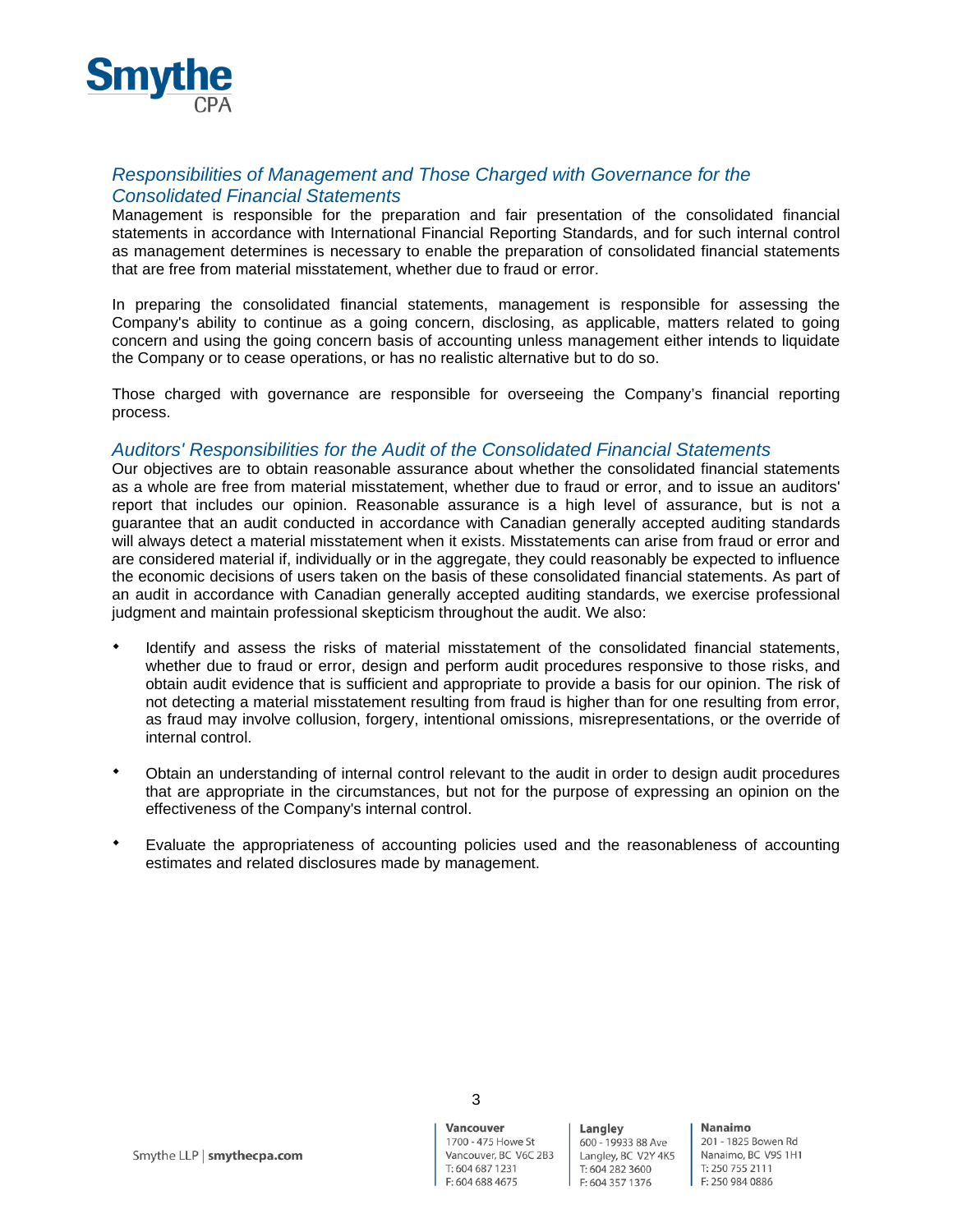

- Conclude on the appropriateness of management's use of the going concern basis of accounting and, based on the audit evidence obtained, whether a material uncertainty exists related to events or conditions that may cast significant doubt on the Company's ability to continue as a going concern. If we conclude that a material uncertainty exists, we are required to draw attention in our auditors' report to the related disclosures in the consolidated financial statements or, if such disclosures are inadequate, to modify our opinion. Our conclusions are based on the audit evidence obtained up to the date of our auditors' report. However, future events or conditions may cause the Company to cease to continue as a going concern.
- Evaluate the overall presentation, structure and content of the consolidated financial statements, including the disclosures, and whether the consolidated financial statements represent the underlying transactions and events in a manner that achieves fair presentation.
- Obtain sufficient appropriate audit evidence regarding the financial information of the entities or business activities within the Company to express an opinion on the consolidated financial statements. We are responsible for the direction, supervision and performance of the group audit. We remain solely responsible for our audit opinion.

We communicate with those charged with governance regarding, among other matters, the planned scope and timing of the audit and significant audit findings, including any significant deficiencies in internal control that we identify during our audit.

We also provide those charged with governance with a statement that we have complied with relevant ethical requirements regarding independence, and to communicate with them all relationships and other matters that may reasonably be thought to bear on our independence, and where applicable, related safeguards.

The engagement partner on the audit resulting in this independent auditors' report is Kevin Yokichi Nishi.

Smythe LLP

Chartered Professional Accountants

Vancouver, British Columbia April 28, 2022

Vancouver 1700 - 475 Howe St Vancouver, BC V6C 2B3 T: 604 687 1231  $F: 6046884675$ 

Langley 600 - 19933 88 Ave Langley, BC V2Y 4K5 T: 604 282 3600 F: 604 357 1376

Nanaimo 201 - 1825 Bowen Rd Nanaimo, BC V9S 1H1 T: 250 755 2111 F: 250 984 0886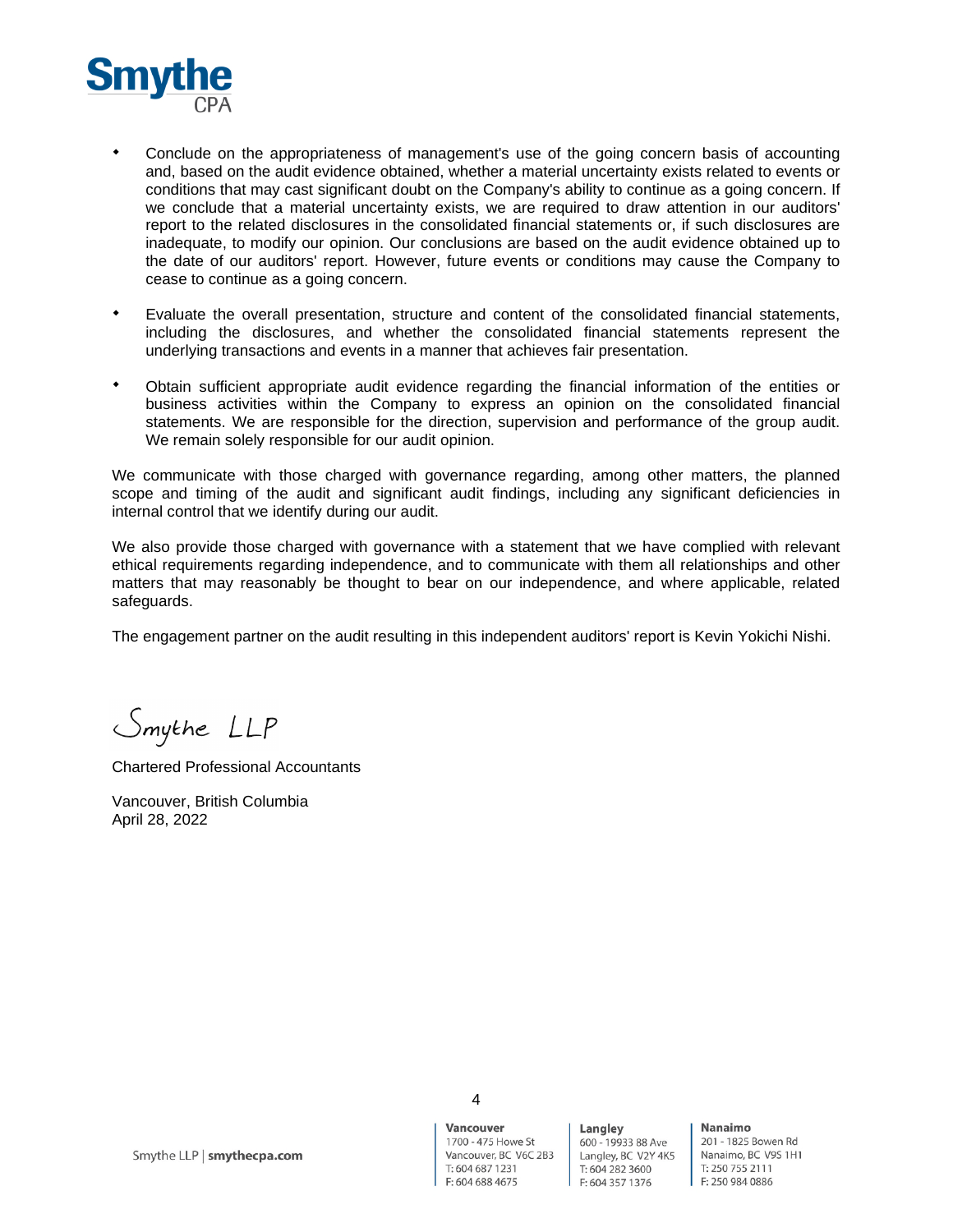(An Exploration Stage Company) Consolidated statements of financial position (Expressed in Canadian Dollars)

| As at                                            | <b>Note</b>            | December 31,<br>2021        | December 31,<br>2020        |
|--------------------------------------------------|------------------------|-----------------------------|-----------------------------|
|                                                  |                        |                             |                             |
| <b>Assets</b>                                    |                        |                             |                             |
| <b>Current assets</b>                            |                        |                             |                             |
| Cash and cash equivalents                        | \$<br>4                | 1,761,106                   | \$<br>2,310,411             |
| <b>Receivables</b>                               |                        | 29,109                      | 51,273                      |
| Prepaid expenses                                 |                        | 149,147                     | 39,783                      |
|                                                  |                        | 1,939,362                   | 2,401,467                   |
| <b>Non-current assets</b>                        |                        |                             |                             |
| Right of use asset                               | 6                      | 81,381                      |                             |
| VAT receivables                                  | 3                      | 1,396,476                   | 915,077                     |
| Exploration and evaluation assets                | 7                      | 3,144,441                   | 2,337,687                   |
| <b>Total Assets</b>                              | $\overline{\$}$        | 6,561,660                   | \$<br>5,654,231             |
|                                                  |                        |                             |                             |
| <b>Liabilities</b>                               |                        |                             |                             |
| <b>Current liabilities</b>                       |                        |                             |                             |
| Accounts payable and accrued liabilities         | \$<br>8                | 247,814                     | \$<br>146,111               |
| Due to related parties                           | 9                      | 47,658                      | 22,017                      |
| Loans payable                                    | 10                     | 152,885                     | 59,727                      |
| Lease liability                                  | 6                      | 47,405                      |                             |
|                                                  |                        | 495,762                     | 227,855                     |
| <b>Non-Current Liability</b>                     |                        |                             |                             |
| Lease liability                                  | 6                      | 34,301                      |                             |
| <b>Total Liabilities</b>                         |                        | 530,063                     | 227,855                     |
|                                                  |                        |                             |                             |
| <b>Shareholders' Equity</b>                      |                        |                             |                             |
| Share capital                                    | 11                     | 22,847,577                  | 16,837,074                  |
| Share-based payment reserve                      | 11                     | 1,891,019                   | 1,462,819                   |
| Share subscriptions receivable<br><b>Deficit</b> | 11                     |                             | (40, 500)                   |
|                                                  |                        | (18, 706, 999)<br>6,031,597 | (12, 833, 017)<br>5,426,376 |
|                                                  |                        |                             |                             |
|                                                  | \$                     | 6,561,660                   | \$<br>5,654,231             |
| Approved on behalf of the Board:                 |                        |                             |                             |
|                                                  |                        |                             |                             |
| "Stephen Kenwood" (signed)                       | "Ken MacLeod" (signed) |                             |                             |

Stephen Kenwood, Director Ken MacLeod, Director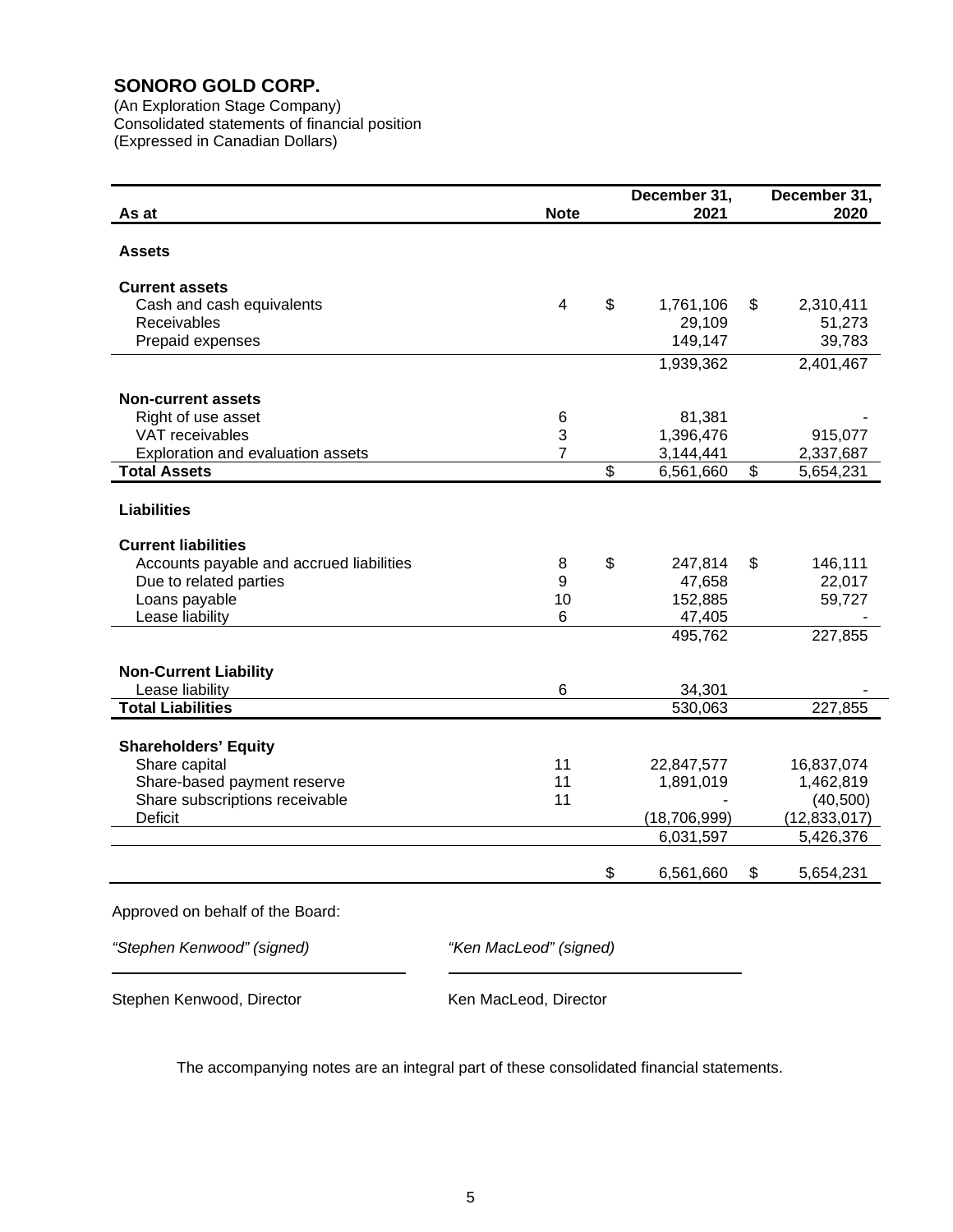(An Exploration Stage Company) Consolidated statements of loss and comprehensive loss (Expressed in Canadian Dollars)

| For the years ended December 31               | <b>Note</b>    | 2021              | 2020              |
|-----------------------------------------------|----------------|-------------------|-------------------|
|                                               |                |                   |                   |
| <b>Operating expenses</b>                     |                |                   |                   |
| Consulting fees                               | 9              | \$<br>907,490     | \$<br>993,730     |
| Depreciation                                  | 6              | 4.069             |                   |
| <b>Exploration expenditures</b>               | $\overline{7}$ | 3,439,749         | 2,425,222         |
| Legal and audit                               |                | 73,986            | 146,216           |
| Office and administration                     |                | 123,701           | 99,881            |
| Share-based payments                          | 9,11           | 409,000           | 1,257,050         |
| Transfer agent and filing fees                |                | 84,501            | 80,304            |
| Travel and promotion                          |                | 768,101           | 489,208           |
|                                               |                | (5,810,597)       | (5,491,611)       |
|                                               |                |                   |                   |
| Other income (expenses)                       |                |                   |                   |
| Interest income                               |                | 2,928             | 142               |
| Interest expense                              | 6,10           | (43, 139)         | (88,966)          |
| Foreign exchange loss                         |                | (23, 174)         | (74, 077)         |
|                                               |                | (63,385)          | (162, 901)        |
|                                               |                |                   |                   |
| Loss before taxes                             |                | (5,873,982)       | (5,654,512)       |
| Income tax recovery                           | 13             |                   | 5,933             |
|                                               |                |                   |                   |
| Loss and comprehensive loss for the year      |                | \$<br>(5,873,982) | \$<br>(5,648,579) |
|                                               |                |                   |                   |
| Basic and diluted loss per share              |                | \$<br>(0.06)      | \$<br>(0.10)      |
| Weighted average number of shares outstanding |                | 97,263,756        | 58,274,030        |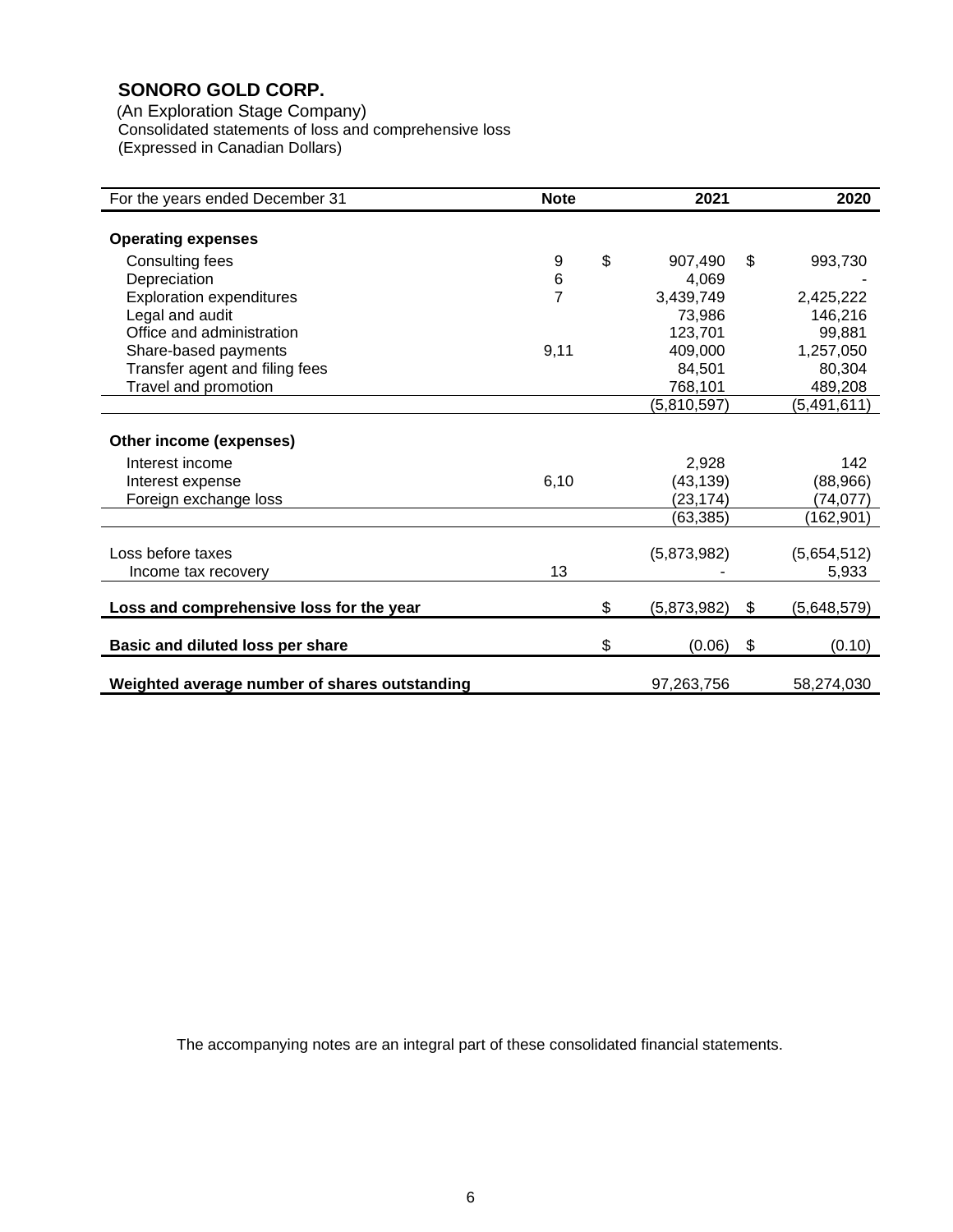(An Exploration Stage Company) Consolidated statements of changes in shareholders' equity (Expressed in Canadian Dollars)

|                                     | <b>Share Capital</b> |        |            |                                                 |           |                                                     |           |                 |                                |             |
|-------------------------------------|----------------------|--------|------------|-------------------------------------------------|-----------|-----------------------------------------------------|-----------|-----------------|--------------------------------|-------------|
|                                     | <b>Shares</b>        | Amount |            | <b>Share-Based</b><br>Payment<br><b>Reserve</b> |           | <b>Share</b><br><b>Subscription</b><br>s Receivable |           | <b>Deficit</b>  | Shareholders'<br><b>Equity</b> |             |
| Balance, December 31, 2019          | 42,469,317           | \$     | 8,139,909  | \$                                              | 140,489   | \$                                                  |           | \$(7, 184, 438) | \$                             | 1,095,960   |
| Private placement, net of issuance  |                      |        |            |                                                 |           |                                                     |           |                 |                                |             |
| costs                               | 37,407,440           |        | 7,908,302  |                                                 |           |                                                     |           |                 |                                | 7,908,302   |
| Fair value of finders' warrants     |                      |        | (162,000)  |                                                 | 162,000   |                                                     |           |                 |                                |             |
| Exercise of warrants                | 4,100,528            |        | 687,143    |                                                 |           |                                                     | (40, 500) |                 |                                | 646,643     |
| Exercise of options                 | 1,100,000            |        | 167,000    |                                                 |           |                                                     |           |                 |                                | 167,000     |
| Reallocation on exercise of options |                      |        | 96,720     |                                                 | (96, 720) |                                                     |           |                 |                                |             |
| Share-based payments                |                      |        |            |                                                 | 1,257,050 |                                                     |           |                 |                                | 1,257,050   |
| Net loss for the year               |                      |        |            |                                                 |           |                                                     |           | (5,648,579)     |                                | (5,648,579) |
|                                     |                      |        |            |                                                 |           |                                                     |           |                 |                                |             |
| Balance, December 31, 2020          | 85,077,285           | S      | 16,837,074 | S                                               | 1,462,819 | S                                                   | (40, 500) | \$(12,833,017)  | \$                             | 5,426,376   |
| Private placement, net of issuance  |                      |        |            |                                                 |           |                                                     |           |                 |                                |             |
| costs                               | 33,959,975           |        | 5,980,303  |                                                 |           |                                                     |           |                 |                                | 5,980,303   |
| Fair value of finders' warrants     |                      |        | (39,000)   |                                                 | 39,000    |                                                     |           |                 |                                |             |
| Subscriptions cancelled             | (70,000)             |        | (10, 500)  |                                                 |           |                                                     | 10,500    |                 |                                |             |
| Subscriptions received              | 93,000               |        | 27,900     |                                                 |           |                                                     | 30,000    |                 |                                | 57,900      |
| Exercise of options                 | 200,000              |        | 32,000     |                                                 |           |                                                     |           |                 |                                | 32,000      |
| Reallocation on exercise of options |                      |        | 19,800     |                                                 | (19, 800) |                                                     |           |                 |                                |             |
| Share-based payments                |                      |        |            |                                                 | 409,000   |                                                     |           |                 |                                | 409,000     |
| Net loss for the year               |                      |        |            |                                                 |           |                                                     |           | (5,873,982)     |                                | (5,873,982) |
| Balance, December 31, 2021          | 119,260,260          | S      | 22,847,577 | S                                               | 1,891,019 | S                                                   |           | \$(18,706,999)  | \$                             | 6,031,597   |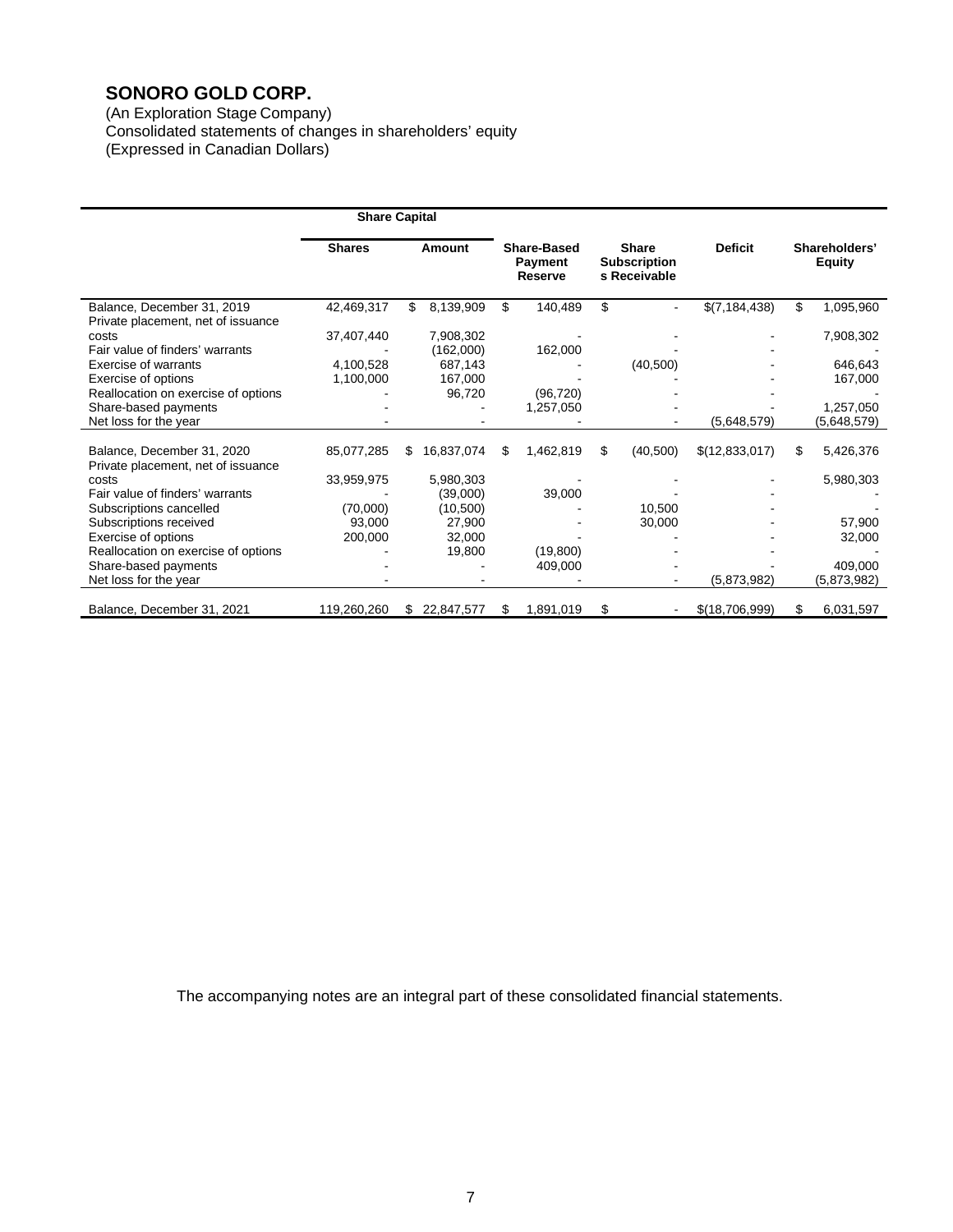(An Exploration Stage Company) Consolidated statements of cash flows (Expressed in Canadian Dollars)

| For the years ended December 31                            |          | 2021                        | 2020          |
|------------------------------------------------------------|----------|-----------------------------|---------------|
| <b>Operating Activities</b>                                |          |                             |               |
| Net loss                                                   | \$       | $(5,873,982)$ \$            | (5,648,579)   |
| Items not involving cash                                   |          |                             |               |
| Share-based payments                                       |          | 409,000                     | 1,257,050     |
| Depreciation                                               |          | 4,069                       |               |
| Foreign exchange                                           |          |                             | 7,433         |
| Interest on lease liability                                |          | 668                         |               |
| Income tax recovery                                        |          |                             | (5,933)       |
| Changes in non-cash working capital                        |          |                             |               |
| VAT receivables                                            |          | (481, 399)                  | (673, 780)    |
| Receivables                                                |          | 22,164                      | (51, 273)     |
| Prepaid expenses                                           |          | (109, 364)                  | (25, 598)     |
| Accounts payable and accrued liabilities                   |          | (101, 703)                  | (1, 217, 619) |
| Due to related parties                                     |          | 25,641                      | (725)         |
| <b>Cash Used in Operating Activities</b>                   |          | (5,901,500)                 | (6,359,024)   |
| <b>Investing Activity</b>                                  |          |                             |               |
| Expenditures on exploration and evaluation assets          |          | (806, 754)                  | (905, 592)    |
| <b>Cash Used in Investing Activity</b>                     |          | (806, 754)                  | (905, 592)    |
| <b>Financing Activities</b>                                |          |                             |               |
| Common shares issued for cash, net of share issuance costs |          | 5,980,303                   | 7,908,302     |
| Proceeds received from exercise of stock options           |          | 32,000                      | 167,000       |
| Proceeds received from exercise of warrants                |          | 27,900                      | 646,643       |
| Proceeds received from subscriptions receivable            |          | 30,000                      |               |
| Lease payment                                              |          | (4, 412)                    |               |
| Loans payable advances                                     |          | 700,000                     | 770,670       |
| Loans repaid                                               |          | (606, 842)                  | (992, 240)    |
| <b>Cash Provided by Financing Activities</b>               |          | 6,158,949                   | 8,500,375     |
| <b>Inflow (Outflow) of Cash and Cash Equivalents</b>       |          | (549, 305)                  | 1,235,759     |
| Cash and Cash Equivalents, Beginning of Year               |          | 2,310,411                   | 1,074,652     |
| Cash and Cash Equivalents, End of Year                     | \$       | 1,761,106 \$                | 2,310,411     |
| <b>Cash and Cash Equivalents Consists of</b>               |          |                             |               |
| Cash                                                       | \$       | 1,761,106 \$                | 1,983,186     |
| Term deposit                                               |          |                             | 327,225       |
|                                                            | \$       | 1,760,106 \$                | 2,310,411     |
| Supplemental Disclosure with Respect to Cash Flows         |          |                             |               |
| Interest received                                          |          |                             |               |
| Interest paid                                              | \$<br>\$ | 2,928<br>\$<br>42,471<br>\$ | 142<br>89,256 |
| Share subscriptions receivable on warrant exercises        | \$       | \$                          | 40,500        |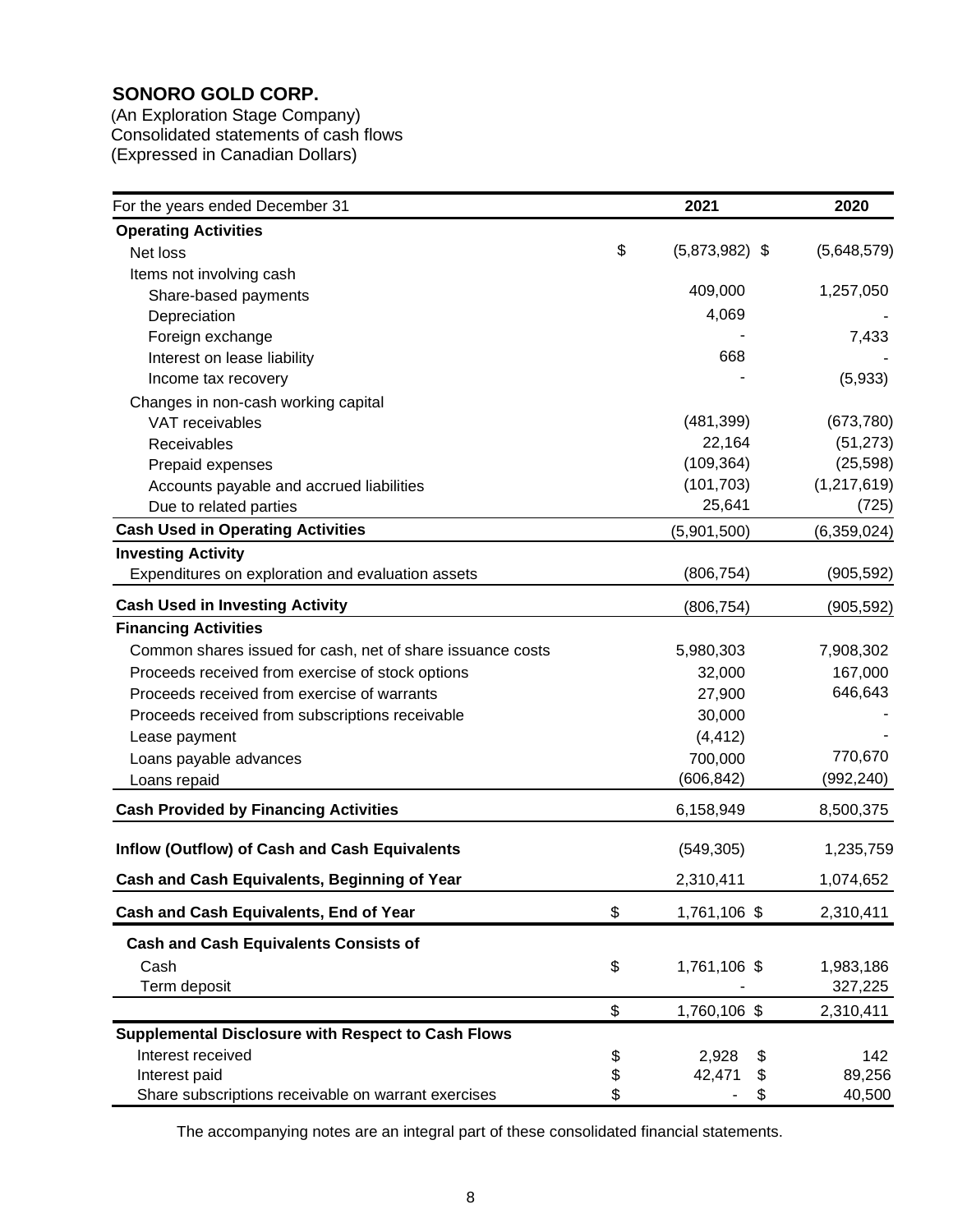(An Exploration Stage Company) Notes to the consolidated financial statements For the years ended December 31, 2021 and 2020 (Expressed in Canadian Dollars)

## **1. NATURE OF OPERATIONS AND GOING CONCERN**

Sonoro Gold Corp. ("Sonoro" or the "Company") was incorporated in Ontario on November 30, 1944 under the *Company Act* of Ontario. On January 15, 2007, the Company was issued a Certificate of Continuation by the Province of British Columbia. The Company's principal business activity is the acquisition, exploration and development of mineral properties. The Company is a publicly traded company listed on the TSX Venture Exchange ("TSX-V") under the symbol "SGO".

The head office, registered address and records office of the Company are located at suite 1290 – 625 Howe Street, Vancouver, British Columbia, Canada, V6C 2T6.

The Company has no source of revenue and has significant cash requirements to meet its administrative overhead and to finance mineral property acquisitions and future exploration and development. The Company does not generate cash flow from operations to adequately fund its activities and has therefore relied principally upon the issuance of securities for financing. The Company will be required to and intends to continue relying upon the issuance of securities to finance its future activities, but there can be no assurance that such financing will be available on a timely basis under terms acceptable to the Company. The Company incurred a net loss of \$5,873,982 during the year ended December 31, 2021 (2020 - \$5,648,579). As at December 31, 2021, the Company had working capital of \$1,443,600 (2020 - \$2,173,612) and an accumulated deficit of \$18,706,999 (2020 - \$12,833,017). These matters indicate the existence of material uncertainties that may cast significant doubt about the Company's ability to continue as a going concern. These consolidated financial statements do not include any adjustments that may result from the Company being unable to continue as a going concern, or to the recoverability of assets and classification of assets and liabilities, which could be material. Such adjustments could be material.

On March 11, 2020, the World Health Organization declared the outbreak of the novel coronavirus, COVID-19, a global pandemic. This has impacted the global economy with restrictions on travel and mobility being imposed by numerous countries to help reduce new infections. These countries include locations where the Company operates. The Company is committed to providing safe and healthy work environments for its employees, contractors and the communities in which it operates. The Company initiated an on-going exploration program in September 2018 on its Cerro Caliche project in Sonora State, Mexico. The Company has developed a comprehensive mobilization protocol for the resumption of field activities and is observing social distancing and other protective measures in accordance with such protocols.

The Board of Directors approved these consolidated financial statements for issue on April 28, 2022.

## **2. BASIS OF PREPARATION**

These consolidated financial statements, have been prepared in accordance with International Financial Reporting Standards ("IFRS"), as issued by the International Accounting Standards Board. These consolidated financial statements have been prepared on a historical cost basis, except for certain financial instruments measured at fair value. These consolidated financial statements have been prepared using the accrual basis of accounting, except for cash flow information.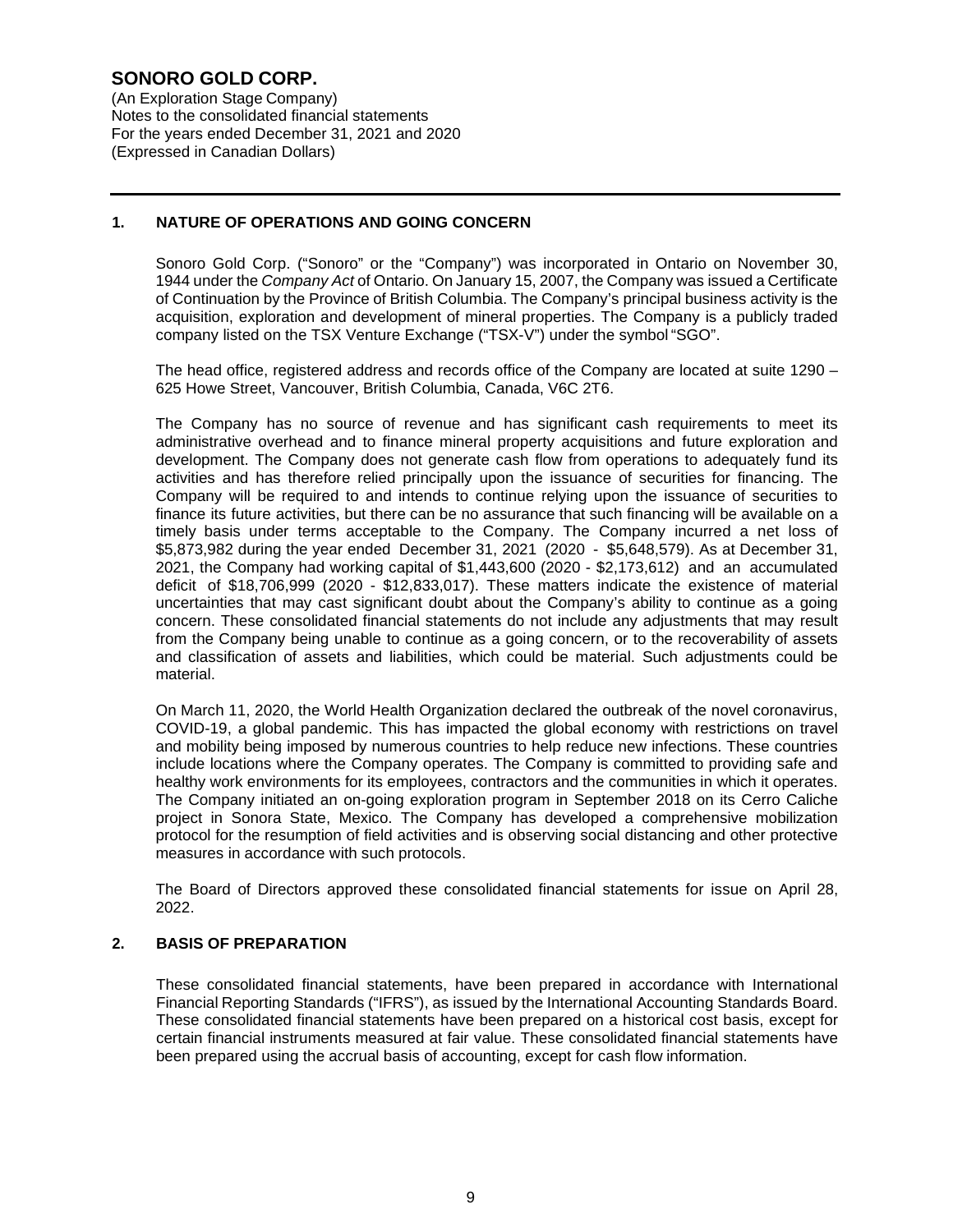(An Exploration Stage Company) Notes to the consolidated financial statements For the years ended December 31, 2021 and 2020 (Expressed in Canadian Dollars)

## **2. BASIS OF PREPARATION (Continued)**

### **Basis of consolidation**

These consolidated financial statements include the accounts of the Company and its wholly owned integrated subsidiaries, Cap Capital Corp. ("Cap Capital"), Minera Mar de Plata, S.A. de C.V. ("MMP"), Oronos Gold Corp. ("Oronos"), and Minera Breco, S.A. de C.V. ("Breco"). A subsidiary is an entity in which the Company has control, where control requires exposure or rights to variable returns and the ability to affect those returns through power over the investee. All significant intercompany transactions and balances have been eliminated upon consolidation.

### **Critical accounting estimates and judgments**

The preparation of these consolidated financial statements requires management to make certain estimates, judgments and assumptions that affect the reported amounts of assets and liabilities at the date of the consolidated financial statements and the reported expenses during the year. Actual results could differ from these estimates.

#### *Critical accounting estimates*

Critical accounting estimates made by management that may result in a material adjustment to the carrying amounts of assets and liabilities within the next financial year include, but are not limited to, the following:

#### Share-based payments

The fair value of share-based payments is subject to the Black-Scholes option pricing model that incorporates market data and involves uncertainty in estimates used by management in certain assumptions. As the Black-Scholes option pricing model requires the input of highly subjective assumptions, including the volatility of share prices and expected forfeiture rate, changes in subjective input assumptions can materially affect the fair value estimate.

#### Recovery of deferred tax assets

The Company estimates the expected manner and timing of the realization or settlement of the carrying value of its assets and liabilities and applies the tax rates that are enacted or substantively enacted on the estimated dates of realization or settlement.

#### Taxes Payable

In 2017, the Company estimated taxes payable on the sale of the Chipriona property to Agnico Eagle to be \$725,270. During the year ended December 31, 2019, the Company completed filing of its Mexican tax returns for the years 2017 to 2019. Based on the filings of the completed tax returns, management has assessed the Company's subsidiary does not have a tax liability on the sale of the Chipriona property. Accordingly, the previously estimated taxes payable of \$725,270 have been revised to \$nil, resulting in a corresponding tax recovery in 2019. The Company is waiting for a notice of assessment from the Mexican tax authorities. When the notice of assessment is issued, it may have a material impact on the consolidated financial statements.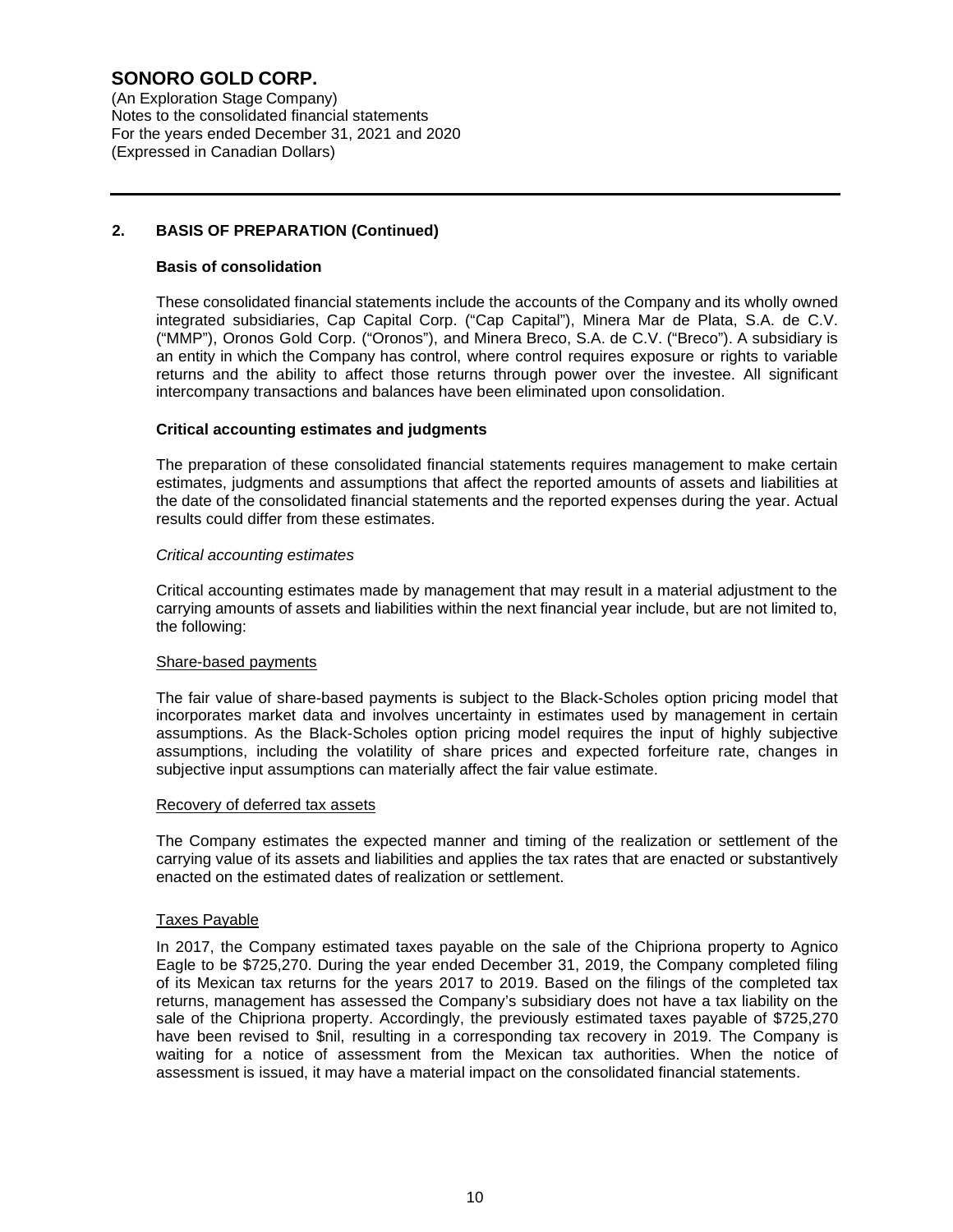(An Exploration Stage Company) Notes to the consolidated financial statements For the years ended December 31, 2021 and 2020 (Expressed in Canadian Dollars)

## **2. BASIS OF PREPARATION (Continued)**

### **Critical accounting estimates and judgments (Continued)**

*Critical accounting estimates (Continued)* 

### Value Added Tax ("VAT")

Management's assumptions regarding the recoverability of Value Added Tax ("VAT") receivable at the end of each reporting period is made using all relevant facts available, including past collectability, the development of VAT policies and the general economic environment of the country to determine if a write-down of the VAT is required. Collection of the amount receivable depends on processing and payment of the claims by the federal government, which historically has been very slow. While the Company is still pursuing collection, with the delay in processing and collection, management determined for the years ended December 31, 2021 and 2020 that it was appropriate to record the VAT as a non-current receivable. The timing and amount of the VAT ultimately collectible could be materially different from the amount recorded in the consolidated financial statements.

### Interest Rates

The Company estimates a market interest rate in determining the fair value of the right of use asset and lease liability. The determination of the market interest rate is subjective and could materially affect these fair value measurements.

#### *Critical accounting judgments*

Information about critical judgments in applying accounting policies that have the most significant effect on the amounts recognized in the consolidated financial statements include, but are not limited to, the following:

#### Exploration and evaluation assets

Management is required to make judgments on the status of each mineral property and the future plans with respect to finding commercial reserves. The nature of exploration and evaluation activity is such that only a few projects are ultimately successful and some assets are likely to become impaired in future periods.

In respect of costs incurred for its mineral properties, management has determined that acquisition costs, which have been capitalized, continue to be appropriately recorded on the consolidated statement of financial position at carrying value. Management uses several criteria in its assessments of economic recoverability and probability of future economic benefit, including geologic and metallurgic information, economic assessment/studies, accessible facilities and existing permits.

Assets or cash-generating units are evaluated at each reporting date to determine whether there are any indications of impairment. The Company considers both internal and external sources of information when making the assessment of whether there are indications of impairment for the Company's mineral properties.

## Functional currency

The Company applies judgment in assessing the functional currency of each entity consolidated in these consolidated financial statements, including determinations of whether each entities' functional currency is impacted by the direction of the Canadian head office, or local market forces.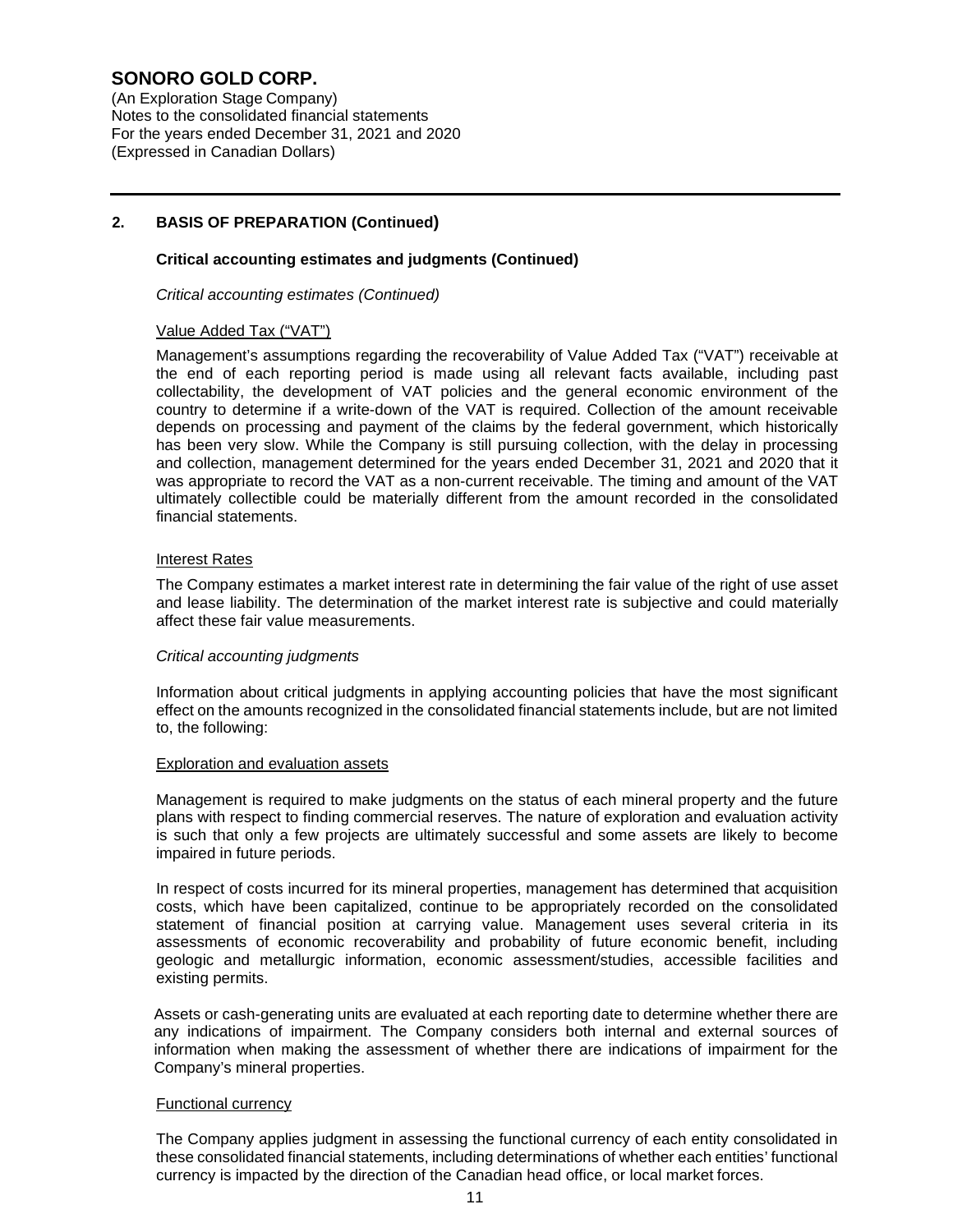(An Exploration Stage Company) Notes to the consolidated financial statements For the years ended December 31, 2021 and 2020 (Expressed in Canadian Dollars)

## **2. BASIS OF PREPARATION (Continued)**

#### **Critical accounting estimates and judgments (Continued)**

*Critical accounting judgments (Continued)* 

### Going concern

The assessment of the Company's ability to continue as a going concern and to raise sufficient funds to pay for its ongoing operating expenditures, meet its liabilities for the ensuing year, and to fund planned and contractual exploration programs, involves significant judgment based on historical experience and other factors, including expectation of future events that are believed to be reasonable under the circumstances.

### **3. SIGNIFICANT ACCOUNTING POLICIES**

### **Non-monetary consideration**

Shares issued for non-monetary consideration to non-employees are recorded at the fair value of the goods or services received. When such fair value cannot be estimated reliably, fair value is measured based on the quoted market value of the Company's shares on the date of share issuance. Shares to be issued, which are contingent upon future events or actions, are recorded by the Company when it is reasonably determinable that the shares will be issued.

## **Foreign exchange**

The functional currency is the currency of the primary economic environment in which the entity operates and has been determined for each entity within the group of companies. The functional currency for all entities within the group of companies is the Canadian dollar. The functional currency determinations were conducted through an analysis of the consideration factors identified in IAS 21 *The Effects of Changes in Foreign Exchange Rates.* 

Transactions in currencies other than the Canadian dollar are recorded at exchange rates prevailing on the dates of the transactions. At the end of each reporting period, the monetary assets and liabilities of the Company that are denominated in foreign currencies are translated at the rate of exchange at the consolidated statement of financial position date. Exchange gains and losses arising on translation are included in net income (loss).

#### **Cash equivalents**

The Company considers cash equivalents to be highly liquid short-term interest-bearing investments cashable at any time and having maturities of three months or less from the date acquired. Cash equivalents are held for the purpose of meeting short-term cash commitments rather than for investment or other purposes.

## **VAT receivable**

The Company has reclassified the VAT receivables in the amount of \$1,396,476 (2020 - \$915,077) as non-current. The VAT receivables are generated on the purchase of supplies and services relating to exploration activities and are receivable from the Mexican government. The Company classifies VAT receivables as non-current as it does not expect collection of amounts to occur within the next year. The recovery of VAT involves a complex application process and the timing of collection of VAT receivables is uncertain. The Company has not recognized a loss allowance for expected credit losses as VAT receivables as it is management's opinion that the full balance is collectible from the Mexican government.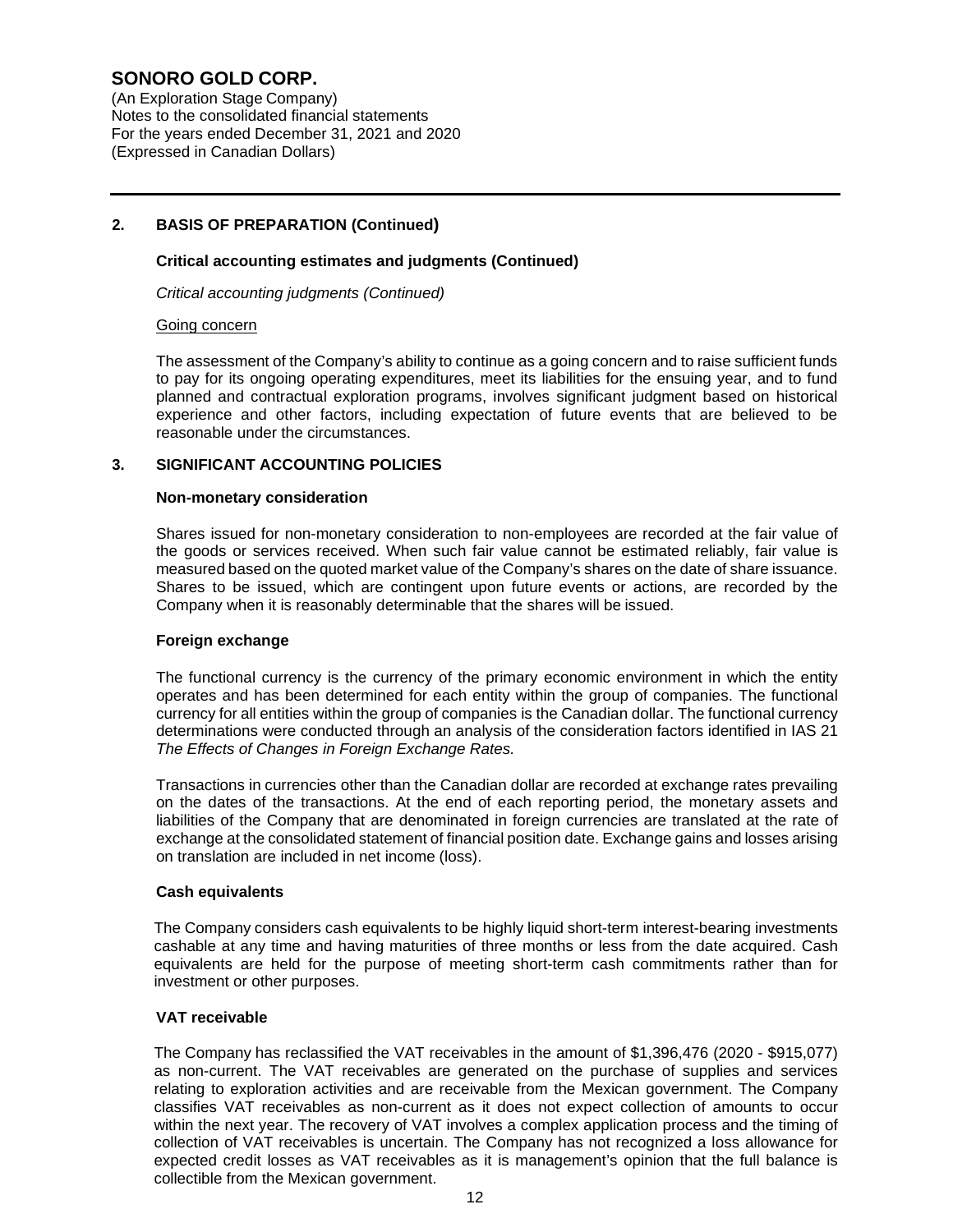(An Exploration Stage Company) Notes to the consolidated financial statements For the years ended December 31, 2021 and 2020 (Expressed in Canadian Dollars)

## **3. SIGNIFICANT ACCOUNTING POLICIES (Continued)**

#### **Leases**

Leases are recognized as a right of use asset and a corresponding liability at the date at which the leased asset is available for use by the Company.

#### *Right of use assets*

Right of use assets are measured at cost comprising the following:

- The amount of the initial measurement of lease liability;
- Any lease payments made at or before the commencement date less any lease incentives received;
- Any initial direct costs; and
- Estimated restoration costs.

The right of use asset is depreciated over the shorter of the asset's useful life and the lease term on a straight‐line basis.

#### *Lease liabilities*

Lease liabilities include the net present value of the following lease payments:

- Fixed payments (including in‐substance fixed payments), less any lease incentives receivable;
- Variable lease payments that are based on an index or a rate;
- Amounts expected to be payable by the lessee under residual value guarantees;
- The exercise price of a purchase option if the lessee is reasonably certain to exercise that option; and
- Payments of penalties for terminating the lease, if the lease term reflects the lessee exercising that option.

The lease payments are discounted using the interest rate implicit in the lease. If that rate cannot be determined, the lessee's incremental borrowing rate is used, being the rate that the lessee would have to pay to borrow the funds necessary to obtain an asset of similar value in a similar economic environment with similar terms and conditions.

Each lease payment is allocated between the liability and interest expense. The interest expense is charged to profit or loss over the lease period so as to produce a constant periodic rate of interest on the remaining balance of the liability for each period.

#### **Income taxes**

Income tax on the profit or loss for the periods presented comprises current and deferred tax. Income tax is recognized in profit or loss, except to the extent that it relates to items recognized directly in equity, in which case it is recognized in equity.

Current tax expense is the expected tax payable on the taxable income for the year, using tax rates enacted or substantively enacted at year-end, adjusted for amendments to tax payable with regard to previous years.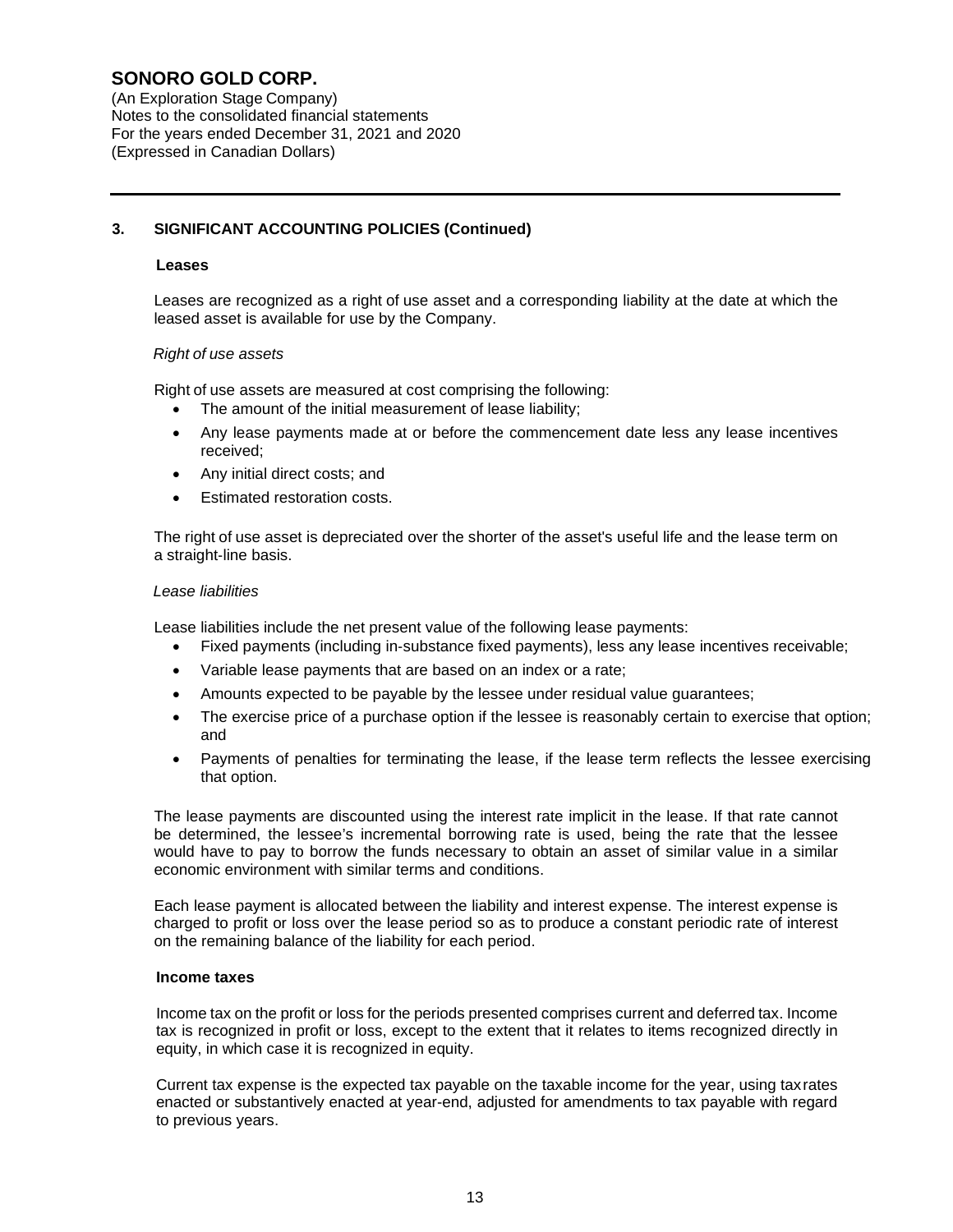(An Exploration Stage Company) Notes to the consolidated financial statements For the years ended December 31, 2021 and 2020 (Expressed in Canadian Dollars)

## **3. SIGNIFICANT ACCOUNTING POLICIES (Continued)**

### **Income taxes (Continued)**

Deferred tax is recorded using the asset and liability method, in respect of temporary differences between the carrying amounts of assets and liabilities for financial reporting purposes and the amounts used for taxation purposes. The amount of deferred tax provided is based on the expected manner of realization or settlement of the carrying amounts of assets and liabilities, using tax rates enacted or substantively enacted at the consolidated statement of financial position date.

A deferred tax asset is recognized only to the extent that it is probable that future taxable profits will be available against which the asset can be utilized.

Deferred tax assets and liabilities are offset when there is a legally enforceable right to set off tax assets against tax liabilities and when they relate to income taxes levied by the same taxation authority and the Company intends to settle its tax assets and liabilities on a net basis.

### **Loss per common share**

Basic loss per share is computed by dividing net loss available to common shareholders by the weighted average number of shares outstanding during the reporting period. Diluted income per share is computed similar to basic loss per share, except that the weighted average shares outstanding are increased to include additional shares for the assumed exercise of stock options and warrants, if dilutive. The number of additional shares is calculated by assuming that outstanding stock options and warrants were exercised and that the proceeds from such exercises were used to acquire common stock at the average market price during the reporting periods. However, diluted loss per share does not include the increase to weighted average shares, as the effect of including additional shares would be anti-dilutive.

#### **Financial instruments**

#### **Financial assets**

#### *Recognition and measurement of financial assets*

The Company recognizes a financial asset when it becomes a party to the contractual provisions of the instrument.

#### *Classification of financial assets*

The Company classifies financial assets at initial recognition as financial assets: measured at amortized cost, measured at fair value through other comprehensive income, or measured at fair value through profit or loss.

*Amortized cost* – A financial asset that meets both of the following conditions is classified as a financial asset measured at amortized cost.

- The Company's business model for such financial assets is to hold the assets in order to collect contractual cash flows.
- The contractual terms of the financial asset gives rise on specified dates to cash flows that are solely payments of principal and interest on the amount outstanding.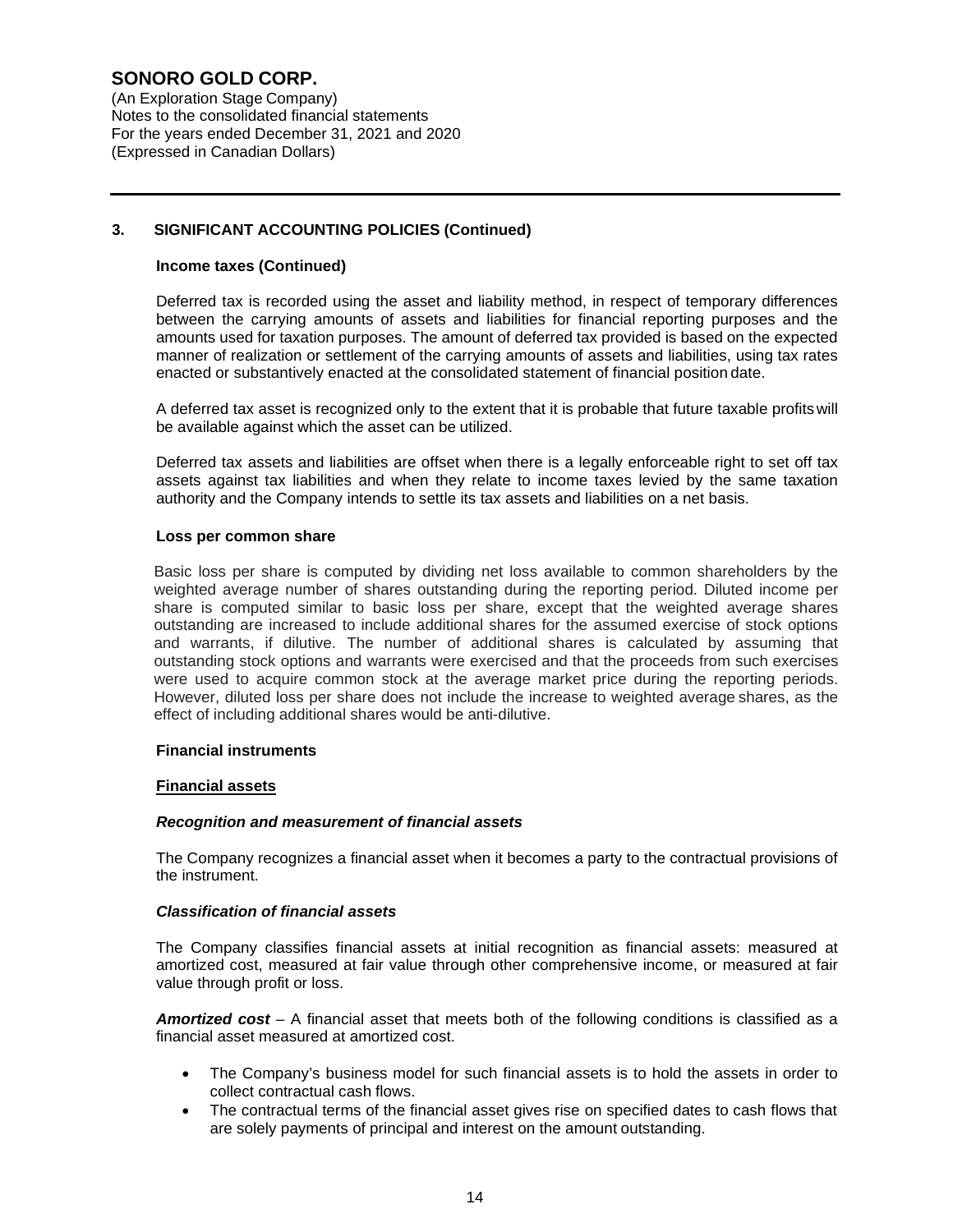(An Exploration Stage Company) Notes to the consolidated financial statements For the years ended December 31, 2021 and 2020 (Expressed in Canadian Dollars)

## **3. SIGNIFICANT ACCOUNTING POLICIES (Continued)**

### **Financial instruments (Continued)**

### **Financial assets (Continued)**

## *Amortized cost (Continued)*

A financial asset measured at amortized cost is initially recognized at fair value plus transaction costs directly attributable to the asset. After initial recognition, the carrying amount of the financial asset measured at amortized cost is determined using the effective interest method, net of impairment loss, if necessary.

### *Financial assets measured at fair value through profit or loss ("FVTPL")*

A financial asset measured at fair value through profit or loss is recognized initially at fair value with any associated transaction costs being recognized in profit or loss when incurred. Subsequently, the financial asset is re-measured at fair value, and a gain or loss is recognized in profit or loss in the reporting period in which it arises.

### *Financial assets measured at fair value through other comprehensive income ("FVTOCI")*

A financial asset measured at fair value through other comprehensive income is recognized initially at fair value plus transaction costs directly attributable to the asset. After initial recognition, the asset is measured at fair value with changes in fair value included as "financial asset at fair value through other comprehensive income" in other comprehensive income.

#### *Derecognition of financial assets*

The Company derecognizes a financial asset if the contractual rights to the cash flows from the asset expire, or the Company transfers substantially all the risks and rewards of ownership of the financial asset. Any interests in transferred financial assets that are created or retained by the Company are recognized as a separate asset or liability. Gains and losses on derecognition are generally recognized in the consolidated statement of comprehensive loss. However, gains and losses on derecognition of financial assets classified as FVTOCI remain within accumulated other comprehensive income (loss).

#### **Financial liabilities**

#### *Recognition and measurement of financial liabilities*

The Company recognizes financial liabilities when it becomes a party to the contractual provisions of the instruments.

#### *Classification of financial liabilities*

The Company classifies financial liabilities at initial recognition as financial liabilities: measured at amortized cost or measured at fair value through profit or loss.

#### *Financial liabilities measured at amortized cost*

A financial liability at amortized cost is initially measured at fair value plus transaction cost directly attributable to the issuance of the financial liability. Subsequently, the financial liability is measured at amortized cost based on the effective interest rate method.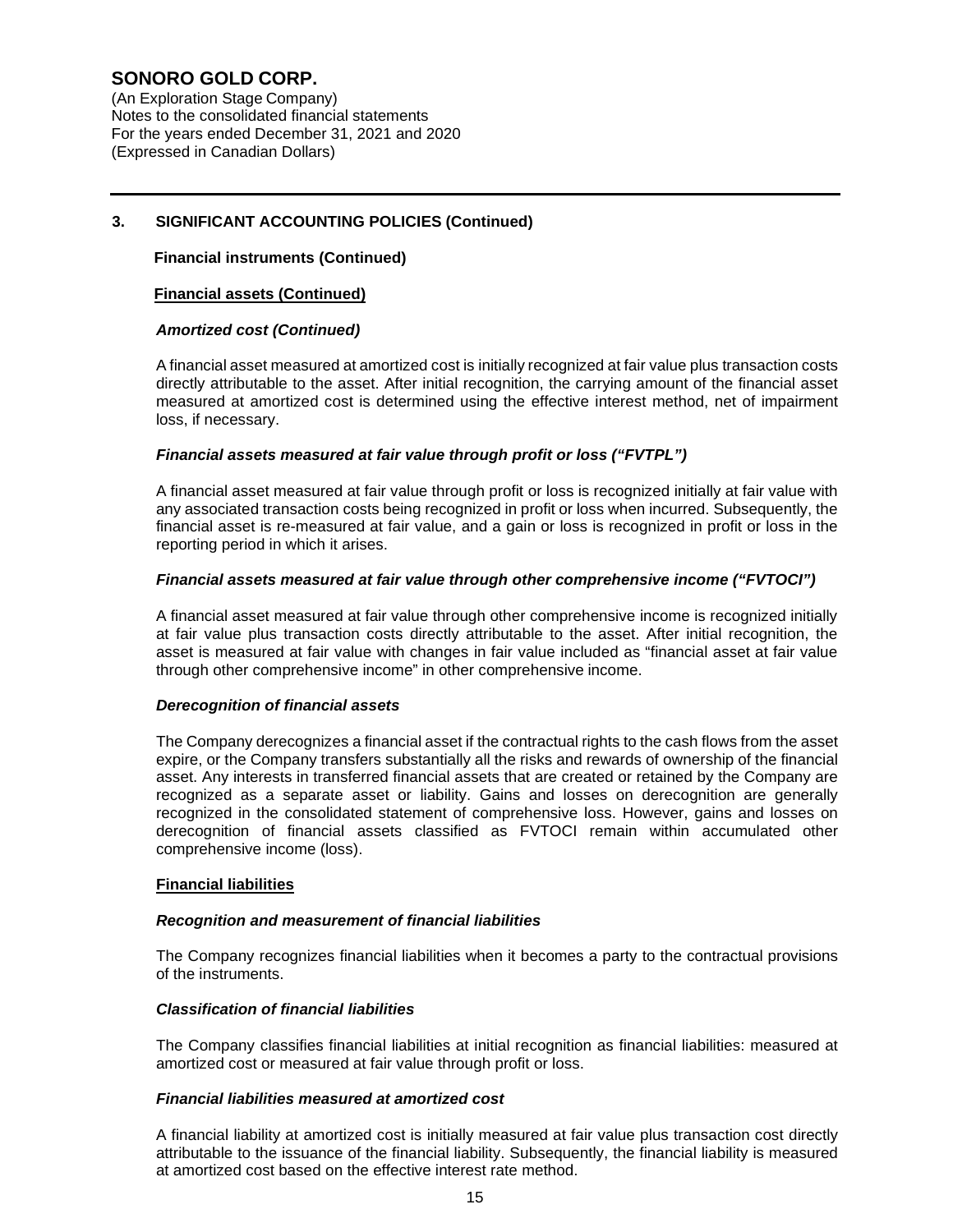(An Exploration Stage Company) Notes to the consolidated financial statements For the years ended December 31, 2021 and 2020 (Expressed in Canadian Dollars)

## **3. SIGNIFICANT ACCOUNTING POLICIES (Continued)**

### **Financial instruments (Continued)**

### **Financial liabilities (Continued)**

### *Financial liabilities measured at fair value through profit or loss*

A financial liability measured at fair value through profit or loss is initially measured at fair value with any associated transaction costs being recognized in profit or loss when incurred. Subsequently, the financial liability is re-measured at fair value, and a gain or loss is recognized in profit or loss in the reporting period in which it arises.

#### *Derecognition of financial liabilities*

The Company derecognizes a financial liability when the financial liability is discharged, cancelled or expired. Generally, the difference between the carrying amount of the financial liability derecognized and the consideration paid and payable, including any non-cash assets transferred or liabilities assumed, is recognized in the consolidated statement of loss and comprehensive loss.

#### **Exploration and evaluation expenditures**

#### *Exploration and evaluation assets*

The Company capitalizes the acquisition costs of exploration and evaluation assets.

Exploration and evaluation expenditures are expensed as incurred. These direct expenditures include such costs as materials used, geological and geophysical evaluation, surveying costs, drilling costs, payments made to contractors, and depreciation on plant and equipment during the exploration phase.

When a project is deemed to no longer have commercially viable prospects for the Company, exploration and evaluation assets in respect of that project are deemed to be impaired. As a result, those exploration and evaluation assets, in excess of estimated recoveries, are written off to net income (loss).

The Company assesses exploration and evaluation assets for indicators of impairment at each reporting date.

Once the technical feasibility and commercial viability of extracting the mineral resource has been determined, the property is considered to be a mine under development and is classified as "mines under construction". Exploration and evaluation assets are also tested for impairment before the assets are transferred to development properties.

As the Company currently has no operational income, any incidental revenues earned in connection with exploration activities are applied as a reduction to capitalized costs.

From time to time, the Company may acquire or dispose of a mineral property interest pursuant to the terms of an option agreement. As such options are exercisable entirely at the discretion of the optionee, the amounts payable or receivable are not recorded at the time of the agreement. Option payments are recorded as property costs or recoveries when the payments are made or received.

Capitalized costs will be depleted over the useful lives of the properties upon commencement of commercial production or written off if the properties are abandoned or the applicable mineral rights are allowed to lapse.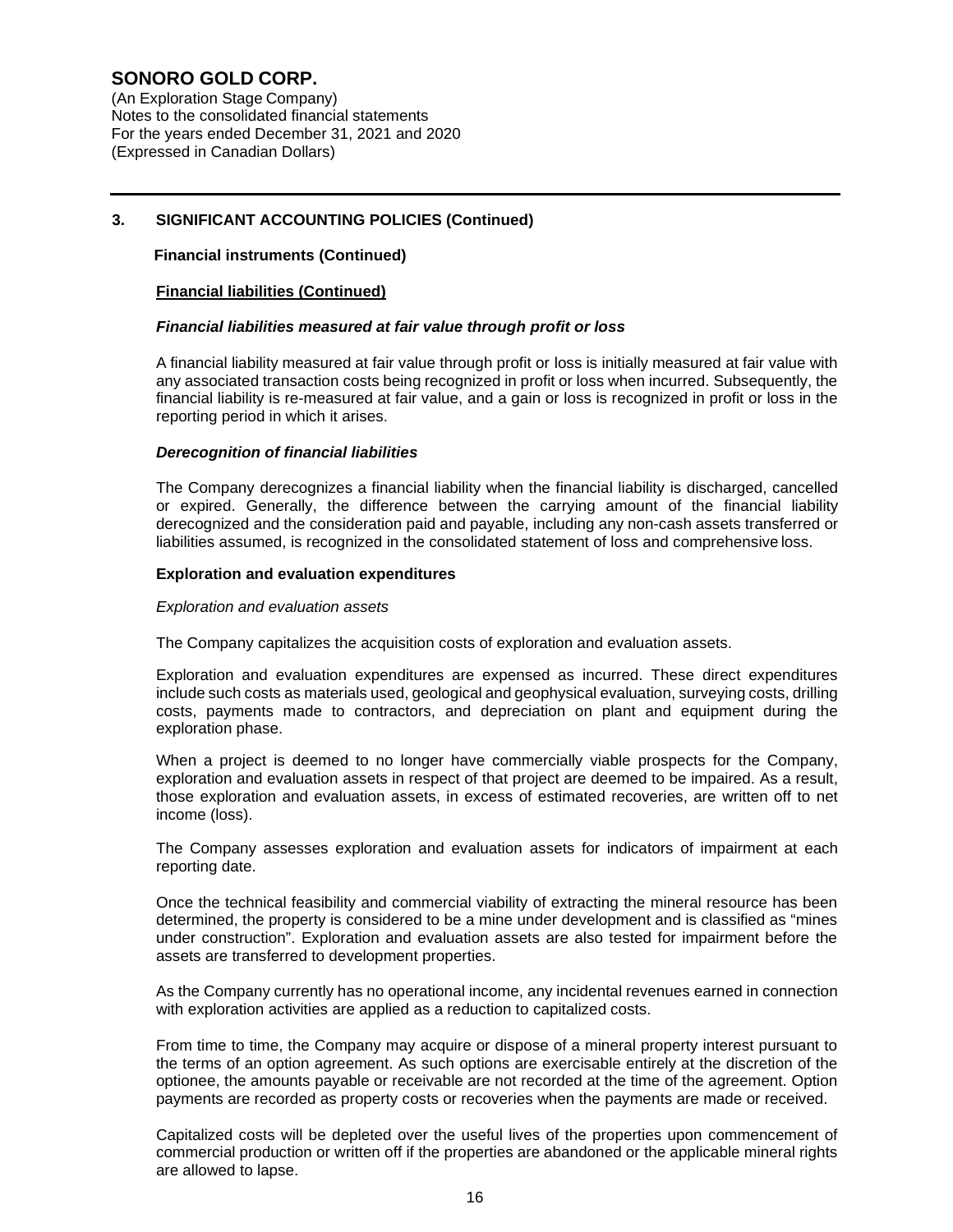(An Exploration Stage Company) Notes to the consolidated financial statements For the years ended December 31, 2021 and 2020 (Expressed in Canadian Dollars)

## **3. SIGNIFICANT ACCOUNTING POLICIES (Continued)**

### **Share-based payments**

The Company has a stock option plan that is described in note 11(c). Share-based payments to employees are measured at the fair value of the equity instruments issued and are amortized over the vesting periods. Share-based payments to non-employees are measured at the fair value of the goods or services received or at the fair value of the equity instruments issued (if it is determined the fair value of the goods or services cannot be reliably measured), and are recorded at the date the goods or services are received. The offset to the recorded cost is to share-based payment reserve. If and when the stock options are ultimately exercised, the applicable amounts of fair value are transferred from the share-based payment reserve to share capital.

### **Unit offerings**

Proceeds received on the issuance of units, consisting of common shares and warrants, are allocated first to common shares based on the market value of the common shares at the time the units are priced, and any excess is allocated to warrants.

### **New accounting standards issued but not yet effective**

The Company has not yet adopted certain standards, interpretations to existing standards and amendments that have been issued but have an effective date of later than December 31, 2021. All of these updates are not relevant to the Company and are therefore not discussed herein.

## **4. FINANCIAL INSTRUMENTS**

The Company has classified its cash and cash equivalents as fair value through profit and loss, receivables (excluding input tax credits receivable) as amortized cost, and accounts payable and accrued liabilities, loans payable and due to related parties, as amortized cost.

#### **Fair value**

The carrying values of receivables, accounts payable and accrued liabilities, loans payable and due to related parties approximate their fair values due to the short-term nature of these financial instruments. Cash and cash equivalents are measured at their market value in accordance with Level 1 of the fair value hierarchy.

## **Credit risk**

The Company is exposed to credit risk with respect to its cash and cash equivalents and receivables. The risk arises from the non-performance of counterparties of contracted financial obligations. Credit risk is mitigated as cash and cash equivalents have been placed on deposit with major Canadian and Mexican financial institutions.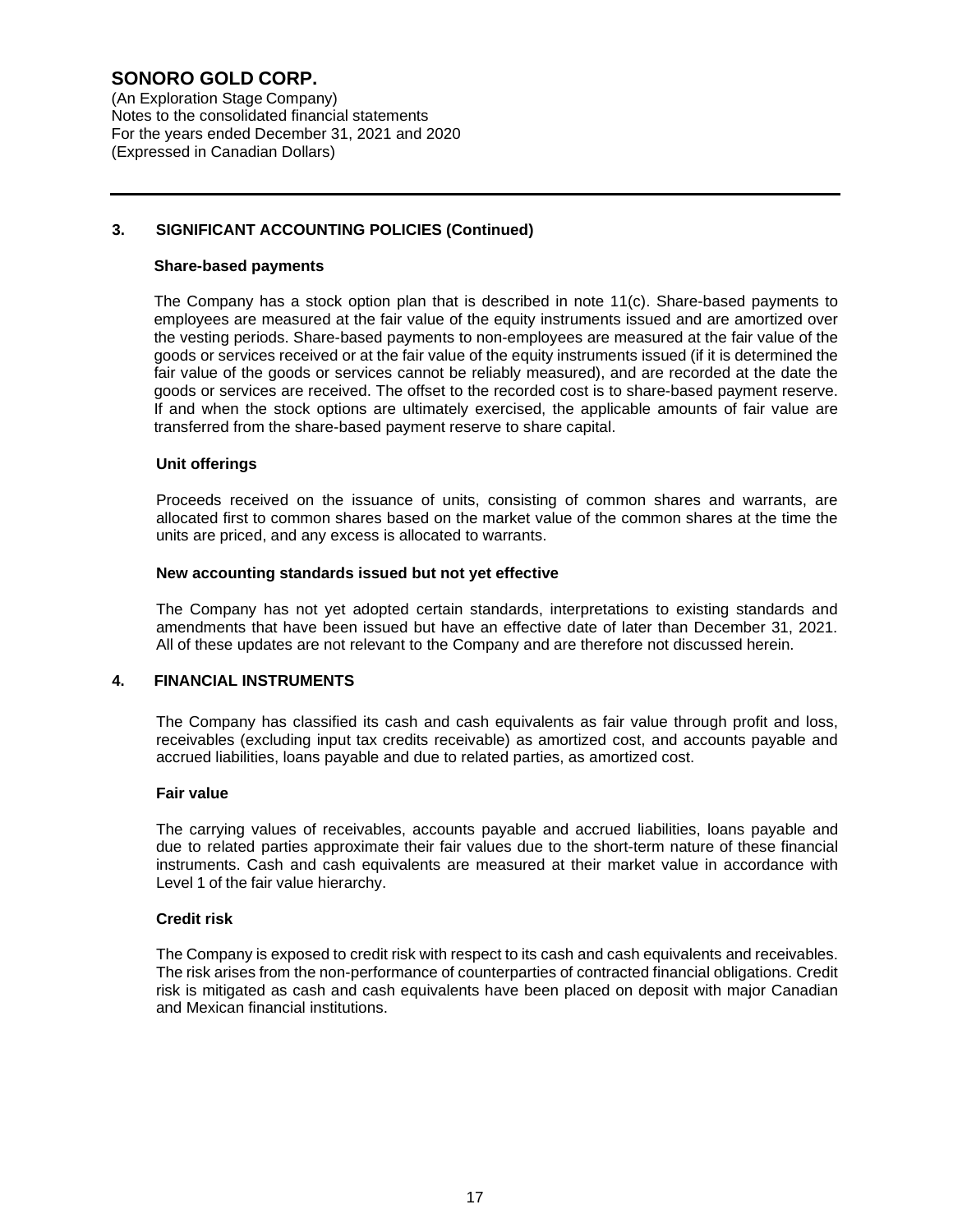(An Exploration Stage Company) Notes to the consolidated financial statements For the years ended December 31, 2021 and 2020 (Expressed in Canadian Dollars)

### **4. FINANCIAL INSTRUMENTS (Continued)**

### **Credit risk (Continued)**

Concentration of credit risk exists with respect to the Company's cash and cash equivalents and maximum exposure thereto is as follows:

|                                                                                                                                 |     | December 31,<br>2021  |    | December 31,<br>2020 |
|---------------------------------------------------------------------------------------------------------------------------------|-----|-----------------------|----|----------------------|
| Cash and cash equivalents held at major Canadian<br>financial institutions<br>Cash held at major Mexican financial institutions |     | \$1,735,713<br>25,393 | S. | 1,887,635<br>422,776 |
| Total cash and cash equivalents                                                                                                 | SS. | 1,761,106             |    | \$2,310,411          |

As at December 31, 2021, the Company held a 60-day term deposit of \$nil (2020 - US\$250,000 earning interest of 3.17% per year).

#### **Liquidity risk**

Liquidity risk is the risk that the Company will not have sufficient cash resources to meet its financial obligations as they come due. The Company's approach to managing liquidity risk is to provide reasonable assurance that it will have sufficient funds to meet liabilities when due. The Company had working capital at December 31, 2021 in the amount of \$1,443,600 (2020 - \$2,173,612).

#### **Market risk**

Market risk is the risk that the fair value or future cash flows of a financial instrument will fluctuate due to changes in market prices. Market risk comprises three types of risk: interest rate risk, foreign currency risk, and other price risk.

(a) Interest rate risk

The Company's cash and cash equivalents consist of cash held in bank accounts. Due to the shortterm nature of these financial instruments, fluctuations in market rates do not have a significant impact on estimated fair values as of December 31, 2021 and 2020.

(b) Foreign currency risk

The Company is exposed to foreign currency risk to the extent that monetary assets and liabilities held by the Company are not denominated in Canadian dollars.

The Company is exposed to foreign currency risk with respect to cash and cash equivalents and accounts payable and accrued liabilities as a portion of these amounts are denominated in US dollars and Mexican pesos. The Company has not entered into any foreign currency contracts to mitigate this risk.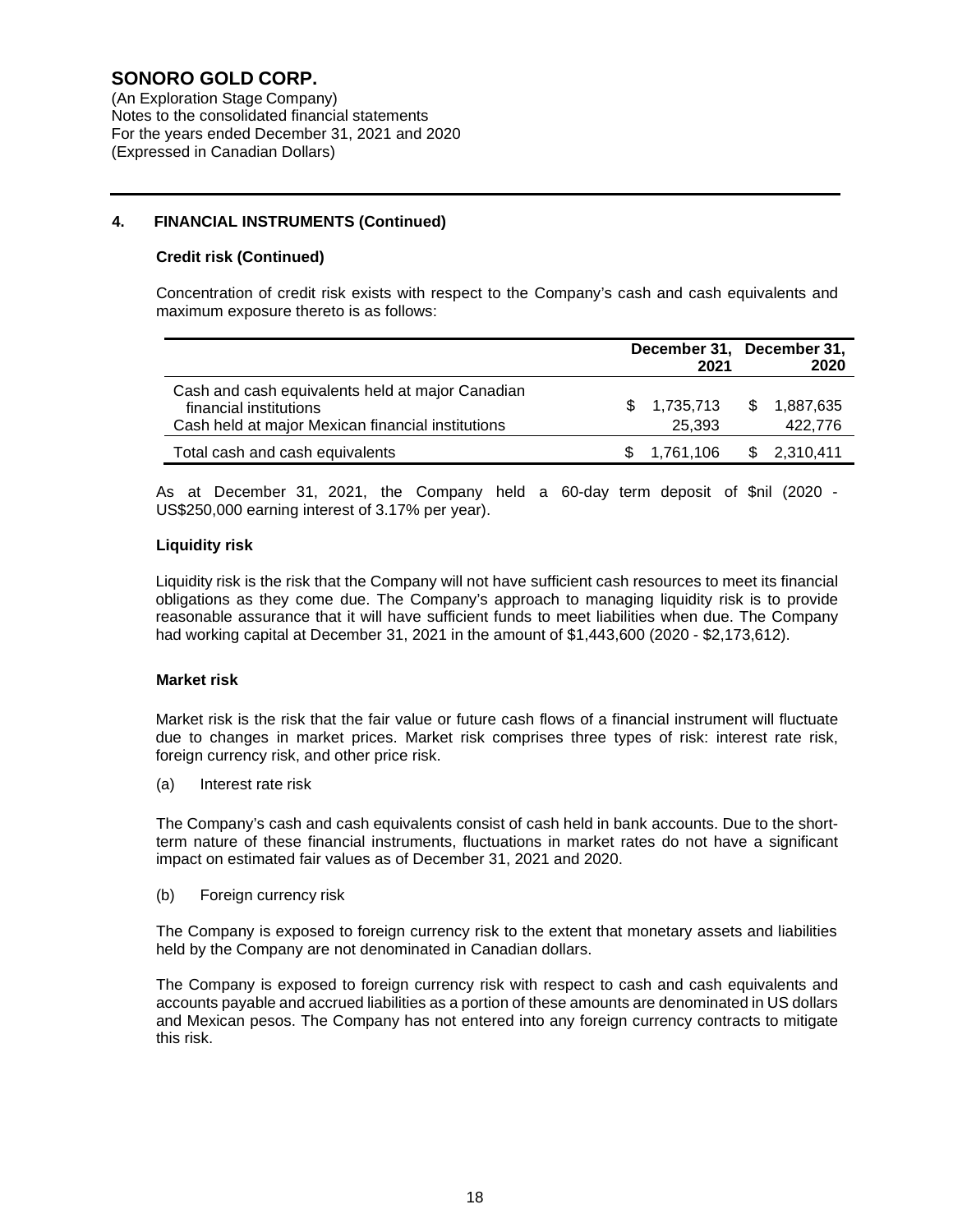(An Exploration Stage Company) Notes to the consolidated financial statements For the years ended December 31, 2021 and 2020 (Expressed in Canadian Dollars)

## **4. FINANCIAL INSTRUMENTS (Continued)**

### **Market risk (Continued)**

(b) Foreign currency risk (Continued)

As at December 31, 2021 and 2020, the Company's significant exposure to foreign currency risk, based on the consolidated statement of financial position carrying values, were to the Mexican peso and the US dollar, as follows:

|                                          | December 31, 2021 |              |  |  |  |
|------------------------------------------|-------------------|--------------|--|--|--|
|                                          | MXN               | <b>USD</b>   |  |  |  |
| Cash                                     | 182.680<br>\$     | 19.346<br>\$ |  |  |  |
| VAT receivable                           | 22,473,104        |              |  |  |  |
| Prepaid expenses                         | 17,660            | -            |  |  |  |
| Accounts payable and accrued liabilities | (1,876,552)       |              |  |  |  |
| Loans                                    | (46,468)          | -            |  |  |  |
| Total                                    | 20,750,454        | 19,346       |  |  |  |
| Canadian dollar equivalent               | \$1,288,396       | 24.527       |  |  |  |

|                                          |                 | December 31, 2020 |
|------------------------------------------|-----------------|-------------------|
|                                          | <b>MXN</b>      | USD               |
| Cash                                     | 5,252,702<br>\$ | 75,731            |
| VAT receivable                           | 14,055,695      |                   |
| Prepaid expenses                         | 17,660          |                   |
| Accounts payable and accrued liabilities | (1,787,862)     |                   |
| Loans                                    | (405, 118)      | (23, 440)         |
| Total                                    | 17,133,077      | 52,291            |
| Canadian dollar equivalent               | \$1,097,202     | 66,577            |

The sensitivity analysis of the Company's exposure to foreign currency risk suggests that a 10% change in foreign exchange rates between the Mexican peso, US dollar and Canadian dollar would impact net loss and comprehensive loss for the year ended December 31, 2021 by approximately \$141,000 (2020 - \$115,000).

#### (c) Other price risk

Other price risk is the risk that the fair value or future cash flows of a financial instrument will fluctuate due to changes in market prices, other than those arising from interest rate risk or foreign currency risk. The Company is not exposed to significant other price risk.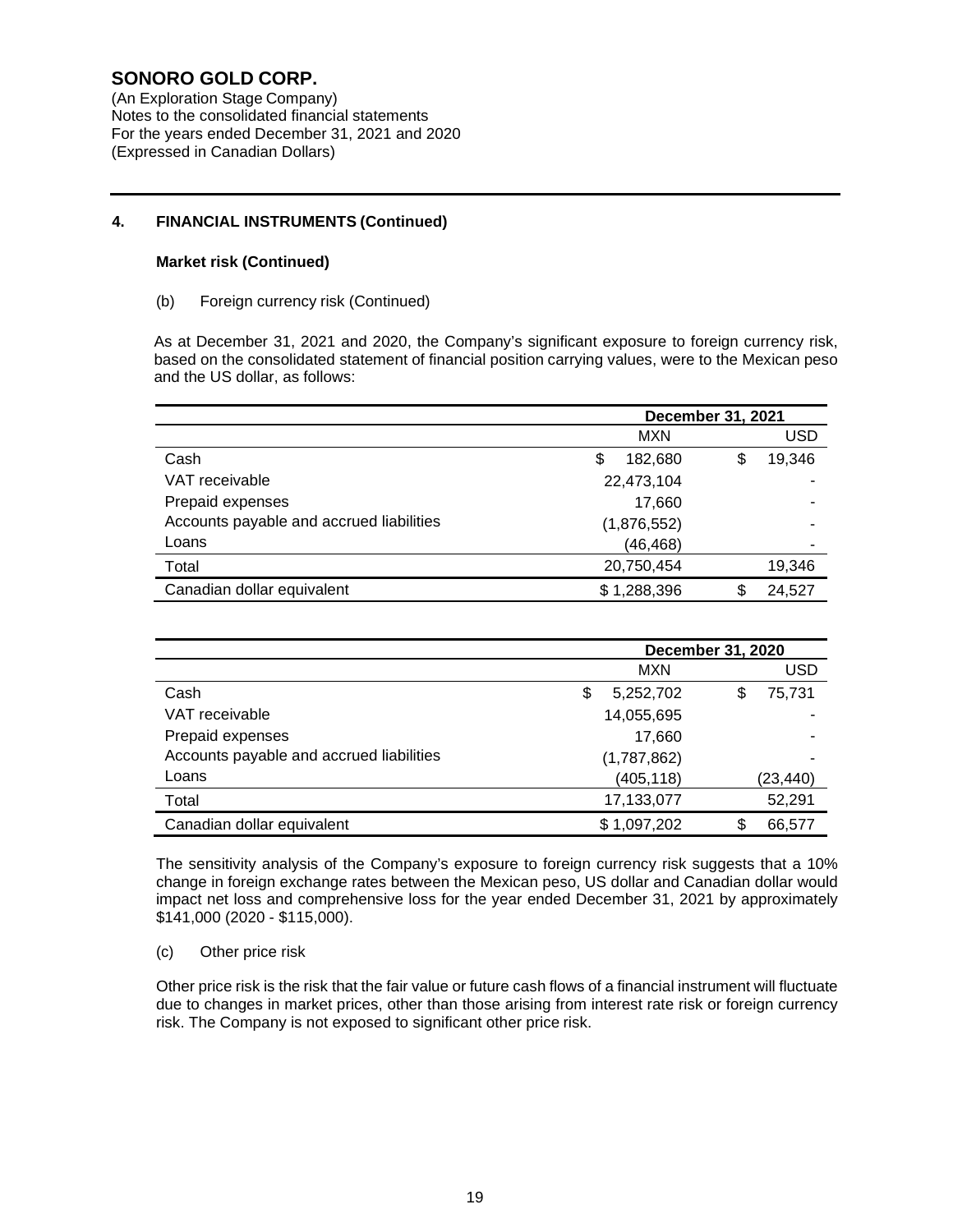(An Exploration Stage Company) Notes to the consolidated financial statements For the years ended December 31, 2021 and 2020 (Expressed in Canadian Dollars)

### **5. CAPITAL MANAGEMENT**

The Company's primary objective when managing capital is to safeguard the Company's ability to continue as a going concern in order to be able to identify and continue with the exploration activities on its exploration and evaluation assets. The Company defines capital that it manages as shareholders' equity.

The Company manages its capital structure and makes adjustments to it in light of changes in economic conditions and the risk characteristics of the underlying assets. To maintain or adjust its capital structure, the Company may attempt to issue shares from treasury, which is the Company's primary source of funds. The Company does not use other sources of financing that require fixed payments of interest and principal due to lack of cash flow from current operations and is not subject to any externally imposed capital requirements.

There have been no changes to the Company's approach to capital management during the year ended December 31, 2021.

## **6. RIGHT OF USE ASSET AND LEASE LIABILITY**

On December 1, 2021, the Company entered a lease agreement for an office premise which expires on August 30, 2023. The lease liability and right of use asset was measured as the present value of the remaining lease payments, discounted using the Company's incremental borrowing rate. The weighted average incremental borrowing rate applied to the lease liability was 9.9% per annum. The lease term remaining as at December 31, 2021 is approximately 1.58 years. The details of the lease liability and right of use asset recognized at inception is as follows:

| Operating lease commitment on December 1, 2021                        | 92.652  |
|-----------------------------------------------------------------------|---------|
| Effect of discounting                                                 | (7,202) |
|                                                                       |         |
| Lease liability and right of use asset recognized on December 1, 2021 | 85,450  |

#### **Right of Use Asset**

The following is the continuity of the cost and accumulated depreciation of the right of use asset as at and for the year ended December 31, 2021:

| Cost                                    | \$     |
|-----------------------------------------|--------|
| Balance, January 1, 2021                |        |
| Additions                               | 85,450 |
| Balance, December 31, 2021              | 85,450 |
|                                         |        |
| <b>Accumulated depreciation</b>         |        |
| Balance, January 1, 2021                |        |
| Depreciation                            | 4,069  |
| Balance, December 31, 2021              | 4,069  |
|                                         |        |
| Carrying amount as at December 31, 2021 | 81.381 |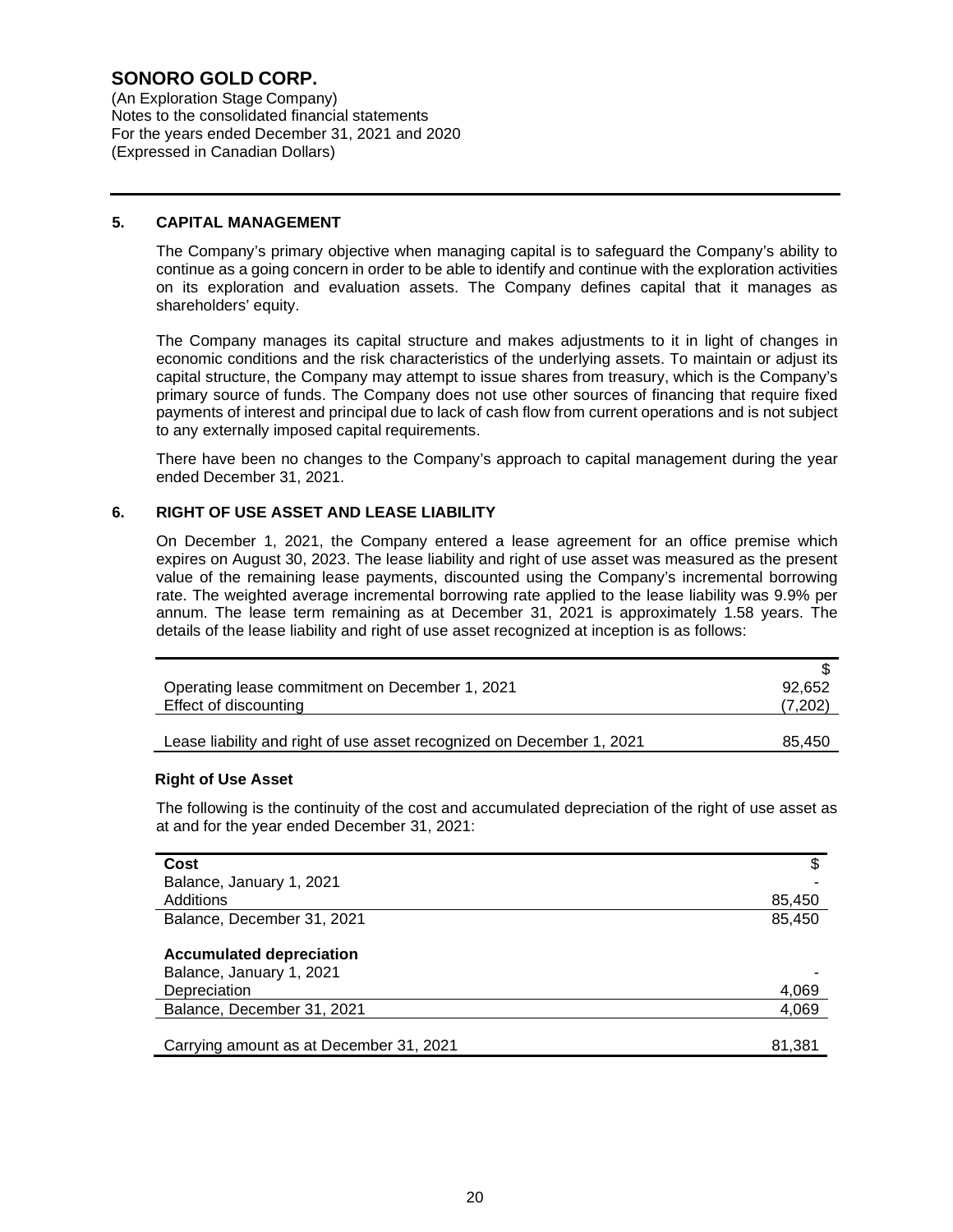(An Exploration Stage Company) Notes to the consolidated financial statements For the years ended December 31, 2021 and 2020 (Expressed in Canadian Dollars)

## **6. RIGHT OF USE ASSET AND LEASE LIABILITY (Continued)**

### **Lease liability**

The following is the continuity of lease liabilities as at and for the year ended December 31, 2021:

| Cost                               | \$       |
|------------------------------------|----------|
| Balance, January 1, 2021           |          |
| Additions                          | 85,450   |
| Lease payments                     | (4, 412) |
| Interest expense on lease payments | 668      |
| Balance, December 31, 2021         | 81,706   |
|                                    |          |
| Less: current portion              | (47,405) |
|                                    |          |
| Lease liability - noncurrent       | 34.301   |

## **7. EXPLORATION AND EVALUATION ASSETS**

During the year ended December 31, 2021, the Company incurred the following acquisition expenditures:

|                   | Cerro<br>Caliche | San<br>Marcial |   | Total     |
|-------------------|------------------|----------------|---|-----------|
| December 31, 2019 | 1,078,446        | 353,649        | S | 1,432,095 |
| Acquisition costs | 905,592          |                |   | 905,592   |
| December 31, 2020 | 1,984,038        | 353,649        |   | 2,337,687 |
| Acquisition costs | 806,754          |                |   | 806,754   |
| December 31, 2021 | 2,790,792        | 353,649        |   | 3,144,441 |

During the year ended December 31, 2021, the Company incurred the following exploration expenditures:

|                  | Cerro Caliche   | San Marcial |        | Total           |
|------------------|-----------------|-------------|--------|-----------------|
| Field expenses   | \$<br>540,897   | \$          |        | \$<br>540,897   |
| Drilling         | 757,014         |             |        | 757,014         |
| Geological fees  | 834,777         |             |        | 834,777         |
| Assays           | 472,222         |             |        | 472,222         |
| Consulting       | 61,736          |             |        | 61,736          |
| Laboratory       | 290,043         |             |        | 290,043         |
| Lease payment    | 59,189          |             |        | 59,189          |
| Administration   | 159,463         |             |        | 159,463         |
| Travel expenses  | 1.349           |             |        | 1.349           |
| Concession taxes | 29,616          |             | 13,387 | 43,003          |
| Geological data  | 100,722         |             |        | 100,722         |
|                  | \$<br>3,307,028 | \$          | 13,387 | \$<br>3,320,415 |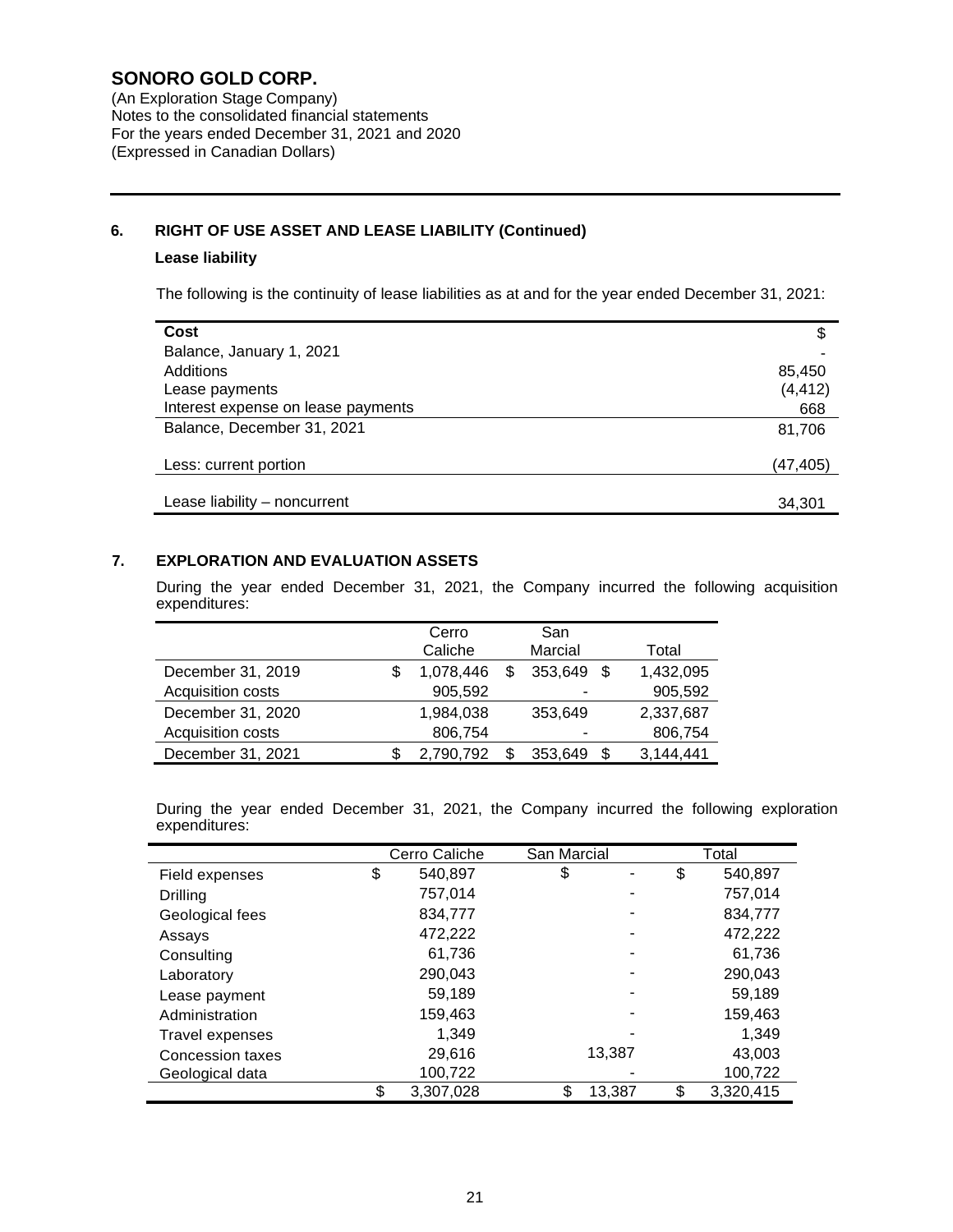(An Exploration Stage Company) Notes to the consolidated financial statements For the years ended December 31, 2021 and 2020 (Expressed in Canadian Dollars)

## **7. EXPLORATION AND EVALUATION ASSETS (continued)**

During the year ended December 31, 2020, the Company incurred the following exploration expenditures:

|                       | Cerro<br>Caliche |
|-----------------------|------------------|
|                       |                  |
| Field expenses        | \$<br>250,183    |
| Drilling              | 1,112,955        |
| Geological fees       | 312,751          |
| Assays                | 311,257          |
| Metallurgical testing | 201,753          |
| Consulting            | 70,626           |
| Laboratory            | 70,236           |
| Administration        | 59,728           |
| Travel expenses       | 15,088           |
| Concession taxes      | 11,810           |
| Geological data       | 8,835            |
|                       | \$<br>2,425,222  |

(a) Cerro Caliche Property

On January 23, 2018, the Company, through its wholly owned Mexican subsidiary, MMP, entered into an option agreement with a resident of Sonora, Mexico (the "Cerro Caliche Vendor"), to acquire a 100% interest in the Cerro Caliche Group of Concessions ("Cerro Caliche"), located in the municipality of Cucurpe, in the northern State of Sonora, Mexico.

To exercise, the Company must make payments of US\$2,982,000 payable in instalments as follows:

| December 19, 2017 deposit     | US\$10,000 (paid)                                    |
|-------------------------------|------------------------------------------------------|
| January 23, 2018 (on signing) | US\$117,000* (paid)                                  |
| January 23, 2019              | US\$200,000 (paid)                                   |
| December 13, 2019             | US\$30,000 (paid) (amended as per discussion below)  |
| January 13, 2020              | US\$135,000 (paid) (amended as per discussion below) |
| April 3, 2020                 | US\$20,000 (paid) (amended as per discussion below)  |
| April 30, 2020                | US\$120,000 (paid) (amended as per discussion below) |
| July 23, 2020                 | US\$200,000 (paid)                                   |
| January 23, 2021              | US\$200,000 (paid)                                   |
| July 23, 2021                 | US\$250,000 (paid)                                   |
| January 23, 2022              | US\$250,000 (Note 15)                                |
| July 23, 2022                 | US\$300,000                                          |
| January 23, 2023              | US\$300,000                                          |
| July 23, 2023                 | US\$400,000                                          |
| January 23, 2024              | US\$450,000                                          |
|                               |                                                      |

\* Plus reimbursement of property taxes of US\$17,487 (paid)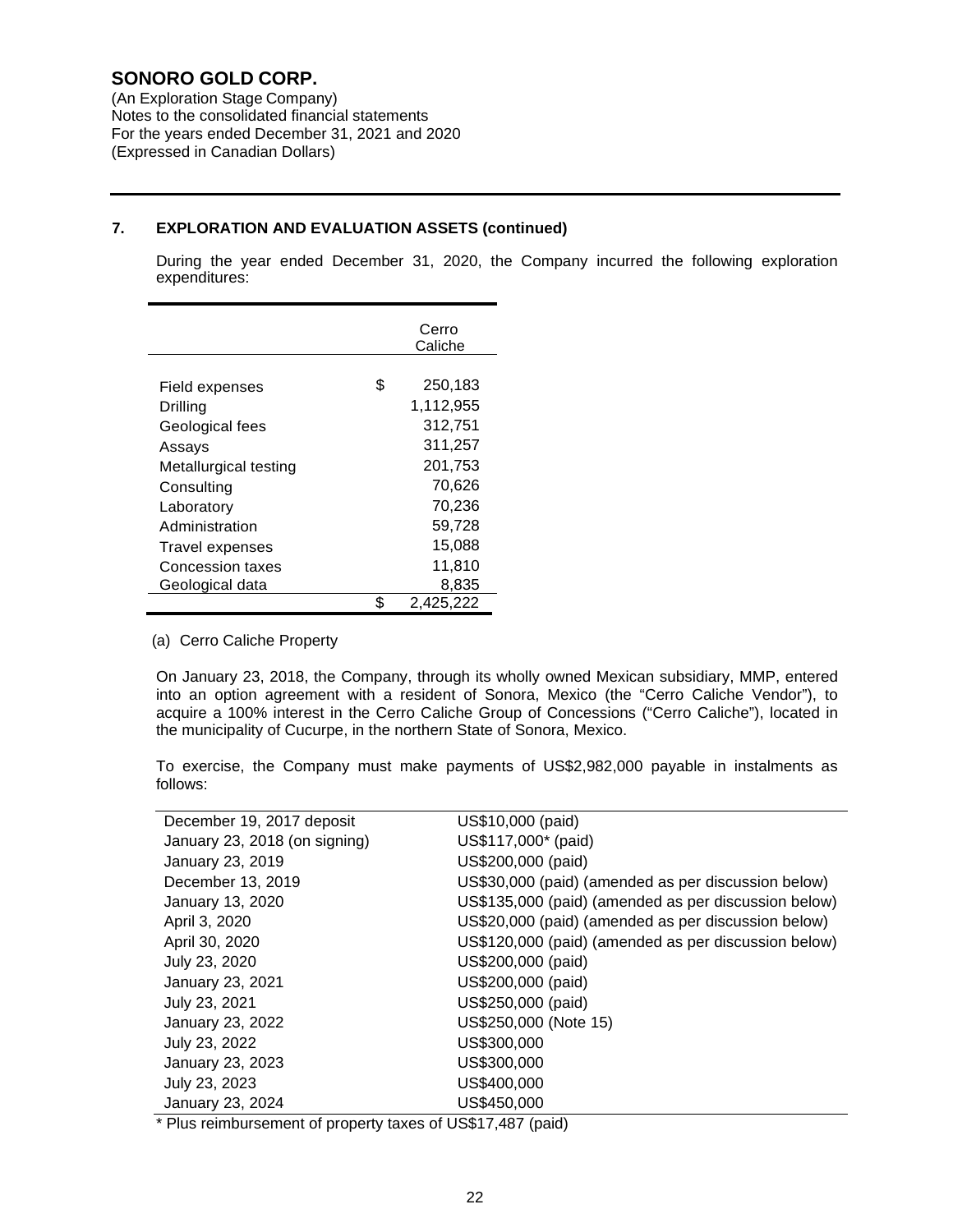(An Exploration Stage Company) Notes to the consolidated financial statements For the years ended December 31, 2021 and 2020 (Expressed in Canadian Dollars)

## **7. EXPLORATION AND EVALUATION ASSETS (Continued)**

(a) Cerro Caliche Property (Continued)

Following exercise of the option, the Cerro Caliche Vendor will be entitled to a 2% net smelter returns royalty ("NSR") ("Cerro Caliche NSR") from the proceeds of the sale of minerals from the Cerro Caliche project. The Company may purchase the Cerro Caliche NSR at any time for US\$1,000,000 for each one percent. On December 10, 2019, MMP entered into an amendment agreement with the Cerro Caliche Vendor to pay the US\$300,000 amount due on January 23, 2020 to be split such that MMP will pay US\$30,000 by December 13, 2019 (paid) and US\$270,000 by January 23, 2020 (paid).

On January 13, 2020, MMP entered into a second amendment agreement to split the balance of the January 23, 2020 payment such that MMP would pay US\$135,000 by January 13, 2020 (paid), which included a US\$5,000 incentive payment and an additional US\$140,000 by March 31, 2020.

On April 3, 2020, MMP entered into a third amendment agreement with Cerro Caliche Vendor to split the March 31, 2020 payment such that MMP would pay US\$20,000 (paid) by April 3, 2020 and US\$120,000 by April 30, 2020.

In May 2020, MMP entered into a fourth amendment agreement with Cerro Caliche Vendor to split the April 30, 2020 payment such that MMP would pay US\$50,000 by May 7, 2020 (paid) and US\$70,000 (paid) by June 30, 2020.

On February 14, 2018, the Company, through its wholly owned Mexican subsidiary, MMP, entered into a purchase agreement with a resident of Sonora, Mexico to acquire a 100% interest in the Abel concession adjacent to the eastern portion of Cerro Caliche in northern Sonora State, Mexico, for a onetime payment of 300,000 pesos (paid - \$21,215).

On March 14, 2018, the Company, through its wholly owned Mexican subsidiary, MMP, entered into an option agreement with a resident of Tucson, Arizona (the "Rosario Vendor") to acquire a 100% interest in the Rosario Group of Concessions ("Rosario") located in the municipality of Cucurpe, in northern State of Sonora, Mexico. The Rosario concessions are contiguous to the Company's Cerro Caliche concessions.

To exercise the option, the Company must make payments totaling US\$1,600,000 payable in instalments as follows:

| On signing     | US\$60,000 (paid)     |
|----------------|-----------------------|
| March 14, 2019 | US\$75,000 (paid)     |
| March 14, 2020 | US\$90,000 (paid)     |
| March 14, 2021 | US\$150,000 (paid)    |
| March 14, 2022 | US\$300,000 (Note 15) |
| March 14, 2023 | US\$375,000           |
| March 14, 2024 | US\$550,000           |

Following exercise of the option, the Rosario Vendor will be entitled to a 2% NSR ("Rosario NSR") from the proceeds of the sale of minerals from the Rosario project. The Company may purchase the Rosario NSR at any time for US\$1,000,000 for each one percent.

In May 2020, MMP entered into an amendment agreement with the Rosario Vendor to pay the US\$90,000 amount due on March 14, 2020 to be split such that MMP will pay US\$35,000 by May 7, 2020 (paid) and US\$55,000 by June 30, 2020.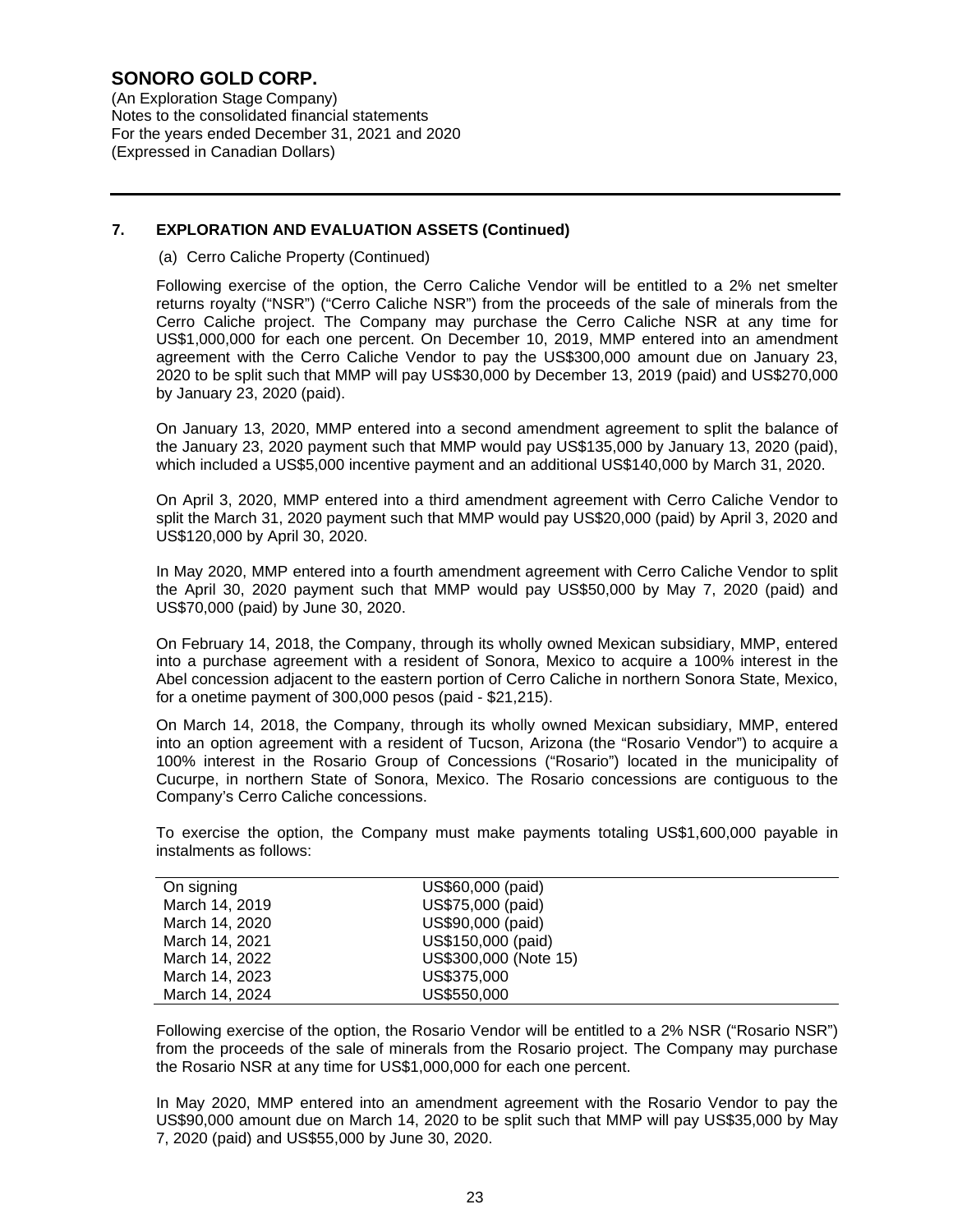(An Exploration Stage Company) Notes to the consolidated financial statements For the years ended December 31, 2021 and 2020 (Expressed in Canadian Dollars)

## **7. EXPLORATION AND EVALUATION ASSETS (Continued)**

(a) Cerro Caliche Property (Continued)

In July 2020, MMP entered into a second amendment agreement with the Rosario Vendor to pay the US\$55,000 amount due by June 30, 2020 to be split such that MMP will pay US\$10,000 (paid) by July 10, 2020 and US\$45,000 by August 31, 2020 (paid).

On May 29, 2018, the Company entered into an option agreement to acquire a 100% interest in the Tres Amigos concession in Sonoro, Mexico. The Tres Amigos concession is contiguous to the Company's Cerro Caliche concessions. To exercise the option the Company must make payments totaling US\$130,000, which is payable in nine equal instalments over 48 months from the date of signing, as follows:

| On signing       | US\$14,444 (paid)    |
|------------------|----------------------|
| November 2, 2018 | US\$14,444 (paid)    |
| May 2, 2019      | US\$14,444 (paid)    |
| November 2, 2019 | US\$14,444 (paid)    |
| May 2, 2020      | US\$14,444 (paid)    |
| November 2, 2020 | US\$14,444 (paid)    |
| May 2, 2021      | US\$14,444 (paid)    |
| November 2, 2021 | US\$14,444 (paid)    |
| May 2, 2022      | US\$14,444 (Note 15) |

In May 2020, MMP entered into an amendment agreement with the Tres Amigos concession Vendors to pay the US\$14,444 amount due on May 2, 2020 to be split such that MMP will pay US\$7,222 by May 7, 2020 (paid) and US\$7,222 by June 30, 2020 (paid in July 2020).

On August 10, 2018, the Company entered into an option agreement to acquire a 100% interest in the El Colorado concessions, which are located within the perimeter of the Cerro Caliche concessions. To exercise the option the Company must make payments totaling US\$100,000, of which US\$50,000 had been paid and the balance was due six months from the signing of the agreement.

During the year ended December 31, 2019, the Company paid the remaining balance of US\$50,000 (\$66,094) and completed the acquisition of the El Colorado concession through execution of an "Assignment of Title to Mining Concession Agreement".

On October 5, 2018, the Company entered into an option agreement to acquire a 100% interest in the Cabeza Blanca concession, located within the perimeter of the Cerro Caliche concessions. To exercise the option the Company must make payments totaling US\$175,000 in staged payments over five years from the date of signing and by issuing 250,000 common shares (issued - \$45,000).

The staged payments were due as follows:

| On signing       | US\$5,000 (paid)  |
|------------------|-------------------|
| November 5, 2019 | US\$20,000 (paid) |
| January 5, 2019  | US\$10,000 (paid) |
| October 5, 2019  | US\$70,000 (paid) |
| October 5, 2020  | US\$70,000 (paid) |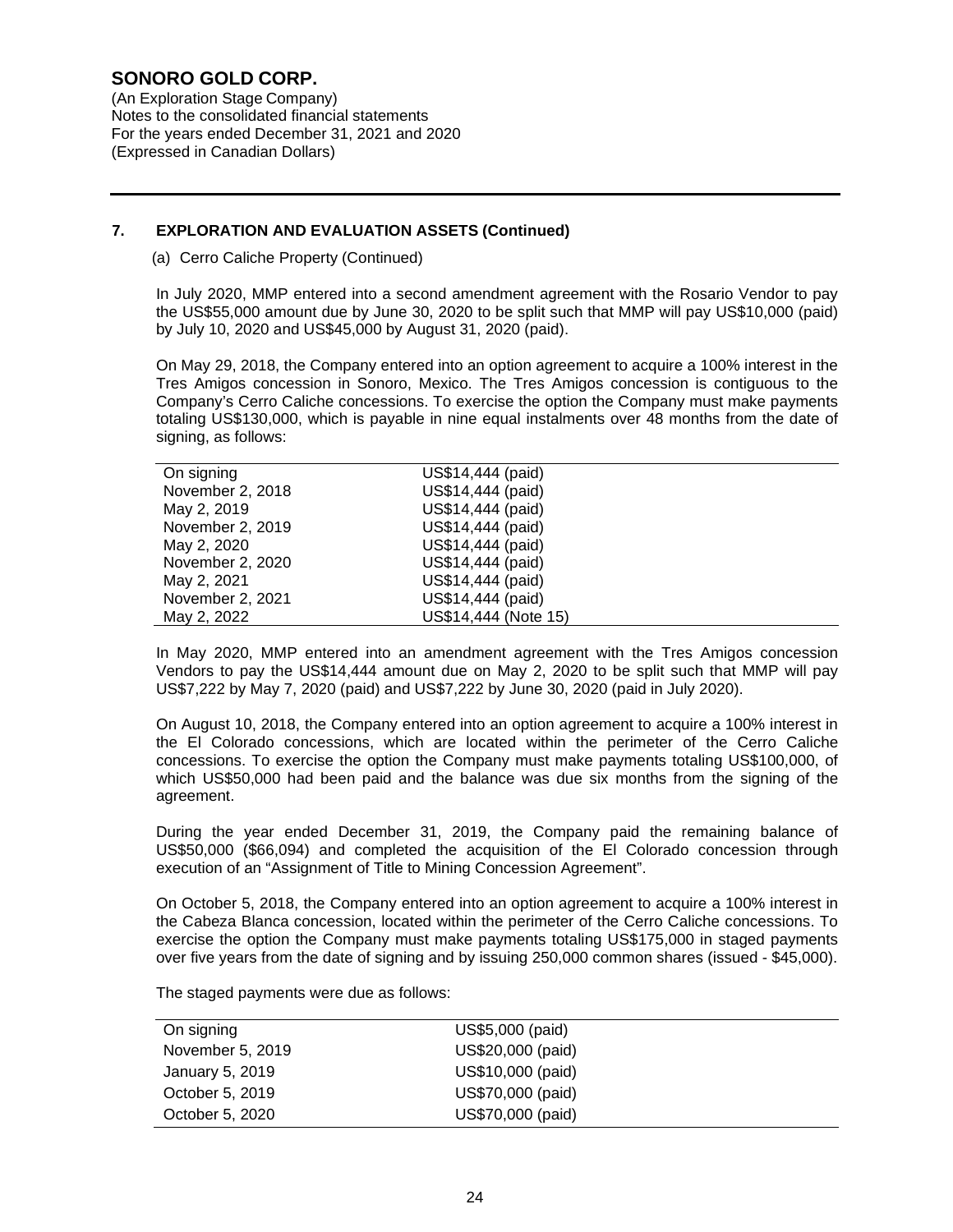(An Exploration Stage Company) Notes to the consolidated financial statements For the years ended December 31, 2021 and 2020 (Expressed in Canadian Dollars)

## **7. EXPLORATION AND EVALUATION ASSETS (Continued)**

#### (a) Cerro Caliche Property (Continued)

In September 2020, the Company acquired the 100% interest in Cabeza Blanca concession by making the US\$70,000 payment due on October 5th, 2020 and secured 100% title to the concession through execution of an "Assignment of Title to Mining Concession Agreement."

In June 2018, the Company entered into a surface access agreement with the owners of El Cerro Prieto Ranch, which has ownership of the surface rights to the Cerro Caliche concession. In Mexico, mineral concessions do not grant the rights over the surface where they are located, and the concession holder must negotiate directly for the use of land with the owners of the surface rights.

Under the Sonoro agreement with El Cerro Prieto Ranch, the Company has access to the land for mineral exploration and development for an annual fee of US\$48,000.

(b) San Marcial Property

On July 8, 2014, the Company completed the acquisition of Breco, a private Mexican company that holds the San Marcial project in Sonora, Mexico. The Company acquired all of the issued and outstanding shares of Breco by paying \$40,000 cash and issuing 50,000 common shares with a market value of \$16,000. The acquisition of Breco was deemed to be the acquisition of an asset.

As a result of the acquisition of Breco, Sonoro assumed the original option agreement obligation with the original optionors of the San Marcial property. Future-stage cash payments to an aggregate of \$60,000 over two years and share issuances to an aggregate of 150,000 shares over three years to maintain interest in the underlying San Marcial property option agreement made at Sonoro's discretion to the vendors of Breco as follows:

|                         | Cash     | <b>Shares</b> |
|-------------------------|----------|---------------|
| First anniversary date  | \$30,000 | 50,000        |
| Second anniversary date | 30,000   | 50,000        |
| Third anniversary date  | nil      | 50,000        |
|                         | \$60,000 | 150,000       |

On September 29, 2017, the Company issued the final 50,000 shares due on the third anniversary with a fair value of \$7,500.

In September 2012, Breco entered into an option agreement with certain vendors (the "Vendors") whereby Breco acquired a 100% interest in the additional concession that is contiguous to the San Marcial project for cash payments of US\$180,000 made between September 2012 to September 2017. In September 2017, the Company acquired the 100% interest in concession by making the final US\$30,000 payment and secured 100% title to the concession through execution of an "Assignment of Title to Mining Concession Agreement". The San Marcial concession is subject to a 2% NSR, which may be purchased for US\$750,000 at the Company's election.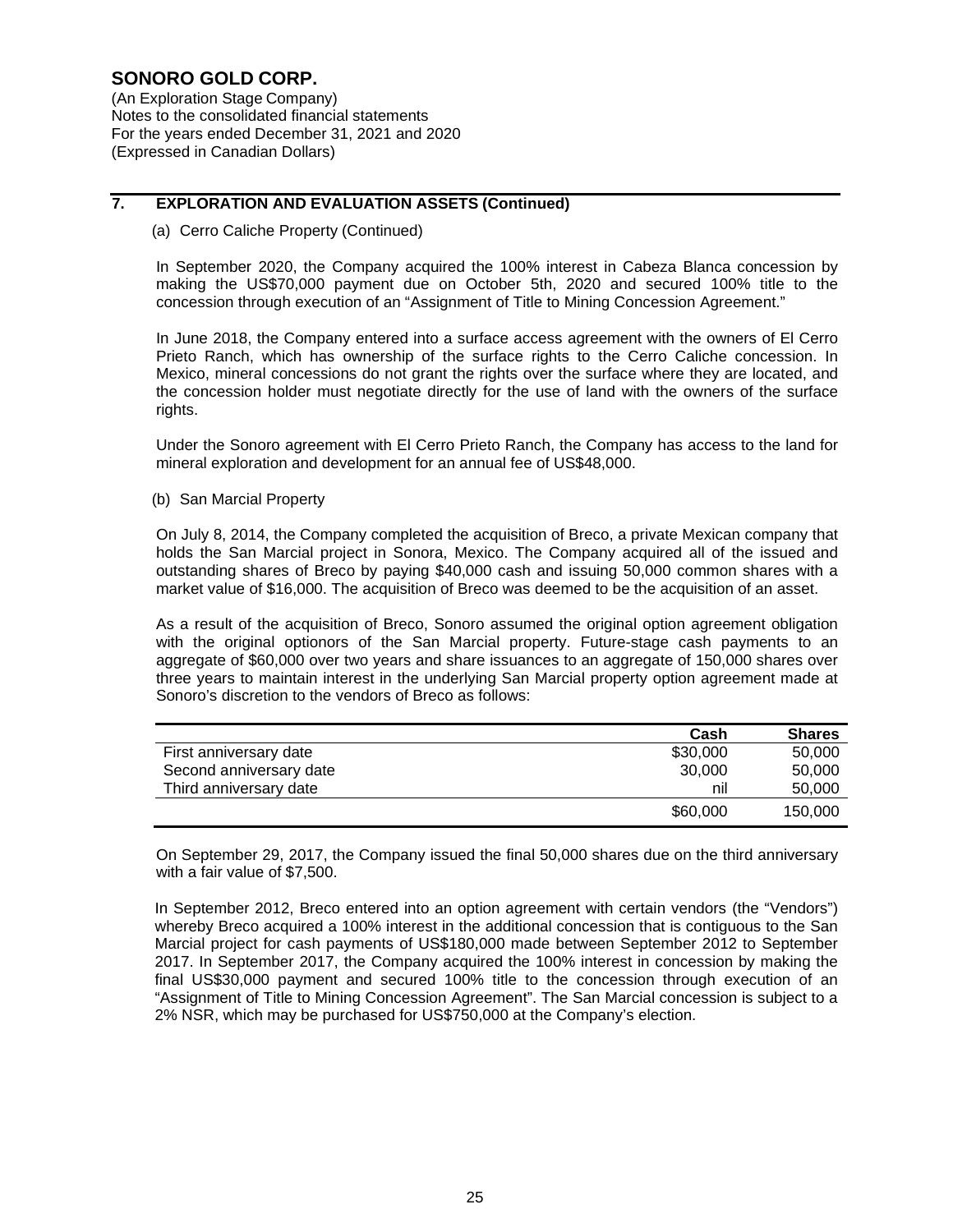(An Exploration Stage Company) Notes to the consolidated financial statements For the years ended December 31, 2021 and 2020 (Expressed in Canadian Dollars)

## **7. EXPLORATION AND EVALUATION ASSETS (Continued)**

### (c) Realization of assets

The Company's investment in and expenditures on exploration and evaluation assets comprise a significant portion of the Company's assets. Realization of the Company's investment in the assets is dependent on establishing legal ownership of the property interest, on the attainment of successful commercial production or from the proceeds of its disposal. The recoverability of the amounts shown for the exploration and evaluation assets is dependent upon the existence of economically recoverable reserves, the ability of the Company to obtain necessary financing to complete the development of the exploration and evaluation assets, and upon future profitable production or proceeds from the disposition thereof.

### (d) Title to mineral properties

Title to exploration and evaluation assets involves certain inherent risks due to the difficulties of determining the validity of certain claims as well as the potential for problems arising from the frequently ambiguous conveyancing history of many exploration and evaluation assets. Although the Company has taken steps to ensure title to the exploration and evaluation assets in which it has an interest, in accordance with industry standards for the current stage of exploration of such assets, these procedures may not guarantee the Company's title. Asset title may be subject to unregistered prior agreements or transfers and title may be affected by undetected defects.

## (e) Environmental matters

The Company is subject to the laws and regulations relating to environmental matters in all jurisdictions in which it operates, including provisions relating to property reclamation, discharge of hazardous material and other matters. The Company may also be held liable should environmental problems be discovered that were caused by former owners and operators of its exploration and evaluation assets. The Company conducts its exploration activities in compliance with applicable environmental protection legislation. The Company is not aware of any existing environmental problems related to any of its current assets that may result in a material liability to the Company.

Environmental legislation is becoming increasingly stringent and the costs of regulatory compliance are increasing. The impact of new and future environmental legislation on the Company's operations may cause additional expenses and restrictions.

If the restrictions adversely affect the scope of exploration and development on the exploration and evaluation assets, the potential for production on these assets may be diminished or negated.

## **8. ACCOUNTS PAYABLE AND ACCRUED LIABILITIES**

Accounts payable and accrued liabilities for the Company are broken down as follows:

|                                       |     | December 31, 2021 |  | <b>December 31, 2020</b> |
|---------------------------------------|-----|-------------------|--|--------------------------|
| Trade payables<br>Accrued liabilities | S   | 87.760<br>160.054 |  | 103,391<br>42.720        |
| Total                                 | \$. | 247.814           |  | 146.111                  |

All accounts payable and accrued liabilities for the Company are due within the next 12 months.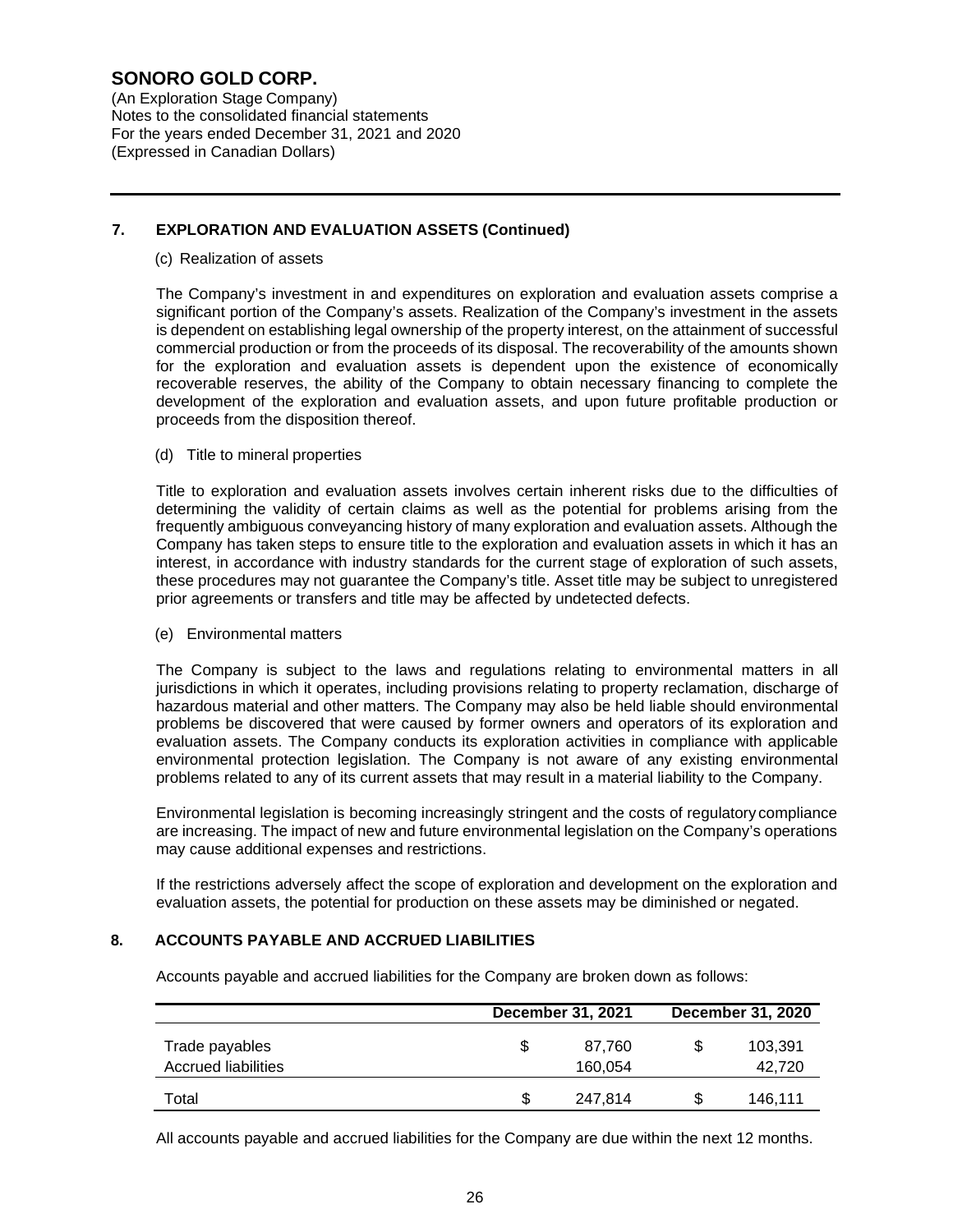(An Exploration Stage Company) Notes to the consolidated financial statements For the years ended December 31, 2021 and 2020 (Expressed in Canadian Dollars)

## **9. RELATED PARTY TRANSACTIONS**

#### **Compensation of key management**

Key management comprises directors and executive officers. Compensation awarded to key management is as follows:

|                      |           | For the year ended<br>December 31, |
|----------------------|-----------|------------------------------------|
|                      | 2021      | 2020                               |
| Consulting fees      | \$621,815 | 644,807<br>S                       |
| Share-based payments | 73.200    | 835,650                            |
|                      | \$695,015 | \$1,480,457                        |

The Company incurred no post-employment benefits, no long-term benefits and no termination benefits.

In May 2020, and amended in December 2021, the Board of Directors reapproved executive compensation plans ("ECPs") for the Chief Executive Officer ("CEO") and Executive Chairman ("EC") of the Company for a three-year term starting from May 1, 2020. Pursuant to the ECPs, the CEO and EC are entitled to additional bonuses at the discretion of the Board of Directors. In the event of termination without cause or under change of control provisions, the CEO and EC are entitled to a one-time lump sum payment equivalent to 24 months of the officer's then-current annual fees, or the remainder of the term, whichever is less (less all required or permitted withholdings and remittances), within 5 business days from the date of the termination notice.

In May 2020, and amended in December 2021, the Board of Directors reapproved the compensation plan for an officer of the Company for a three-year term starting from May 1, 2020. Pursuant to the compensation plan, the officer is entitled to additional bonuses at the discretion of the Board of Directors. In the event of termination without cause or under change of control provisions, the officer is entitled to a one-time lump sum payment equivalent to 12 months of the officer's then-current annual fees, or the remainder of the term, whichever is less (less all required or permitted withholdings and remittances), within 5 business days from the date of the termination notice.

At December 31, 2021, \$47,658 (2020 - \$22,017) is owing to related parties without interest and is payable on demand.

#### **10. LOANS - RELATED PARTIES**

During the year ended December 31, 2021, the Company issued promissory notes to related parties in the amount of \$700,000 with 10% interest, of which \$400,000 has an additional 7% onetime fee payable (2020 - \$770,670 with annual interest rates ranging from 8% to 10%). The Company repaid \$550,000 (2020 - \$992,240) of the promissory notes and \$42,465 of interest (2020 - \$89,256). As at December 31, 2021, the balance owing was \$152,885 (2020 - \$59,727), and accrued interest of \$nil (2020 - \$3,911) and is payable on demand.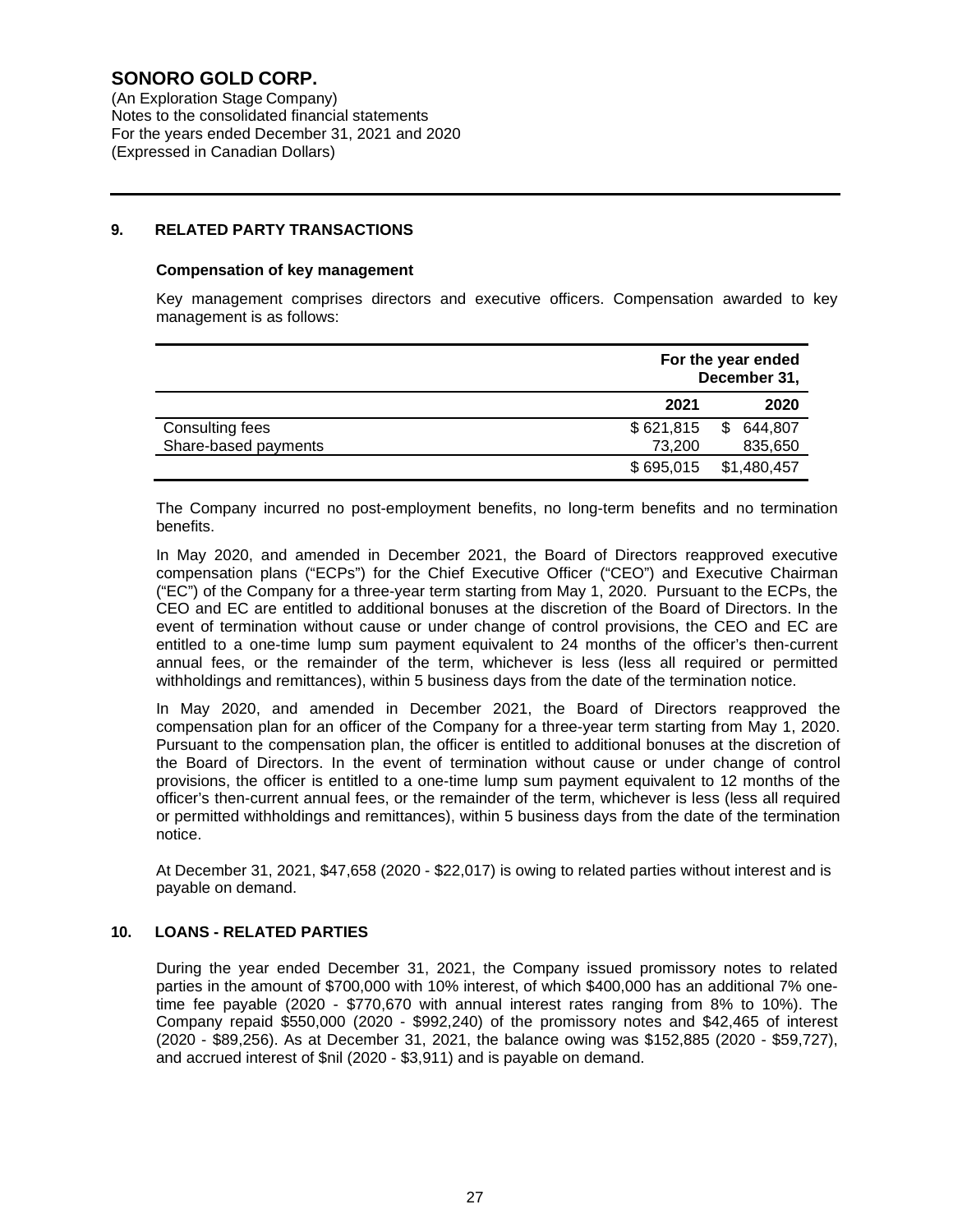(An Exploration Stage Company) Notes to the consolidated financial statements For the years ended December 31, 2021 and 2020 (Expressed in Canadian Dollars)

### **11. SHARE CAPITAL AND RESERVES**

#### (a) Authorized

Unlimited number of common shares without par value.

#### (b) Issued

i. In December 2021, the Company closed a non-brokered private placement offering of 16,666,667 units at \$0.18 per unit for proceeds of \$3,000,000. Each unit consisted of one common share and one share purchase warrant. Each warrant entitles the holder to purchase one additional common share for a period of two years from the closing date at an exercise price of \$0.30 per share.

In connection with the offering, the Company entered into finder's fee agreements pursuant to which the Company paid to each arm's length finder:

- At the election of the finder, either a cash finder's fee or units equal to 7% of the gross proceeds raised from subscribers introduced to the Company by the finder; and
- Such number of non-transferable finder's warrants equal to 7% of the gross proceeds raised from subscribers introduced to the Company by the finder. Each finder's warrant entitles the finder to purchase one common share in the capital of the Company at a price of \$0.30 for a period of two years following the closing of the offering.

In total, the Company paid \$47,420 in finders' fees and 263,447 in non-transferable finders' warrants. The fair value of the finder's warrants was \$22,700 which has been recorded as share-based payment reserve.

- ii. In August 2021, 200,000 options with an exercise price of \$0.16 were exercised for gross proceeds of \$32,000.
- iii. In August 2021, 93,000 warrants with an exercise price of \$0.30 were exercised for gross proceeds of \$27,900.
- iv. In April 2021, the Company closed a non-brokered private placement offering of 17,283,586 units at \$0.18 per unit for proceeds of \$3,111,046. Each unit consisted of one common share and one share purchase warrant. Each warrant entitles the holder to purchase one additional common share for a period of two years from the closing date at an exercise price of \$0.30 per share.

In connection with the offering, the Company entered into finder's fee agreements pursuant to which the Company paid to each arm's length finder:

- At the election of the finder, either a cash finder's fee or units equal to 7% of the gross proceeds raised from subscribers introduced to the Company by the finder; and
- Such number of non-transferable finder's warrants equal to 7% of the gross proceeds raised from subscribers introduced to the Company by the finder. Each finder's warrant entitles the finder to purchase one common share in the capital of the Company at a price of \$0.30 for a period of two years following the closing of the offering.

In total, the Company paid \$81,573 in finders' fees and issued 9,722 common shares with a fair value of \$1,750 and 177,644 in non-transferable finders' warrants. The fair value of the finder's warrants was \$16,300 which has been recorded as share-based payment reserve.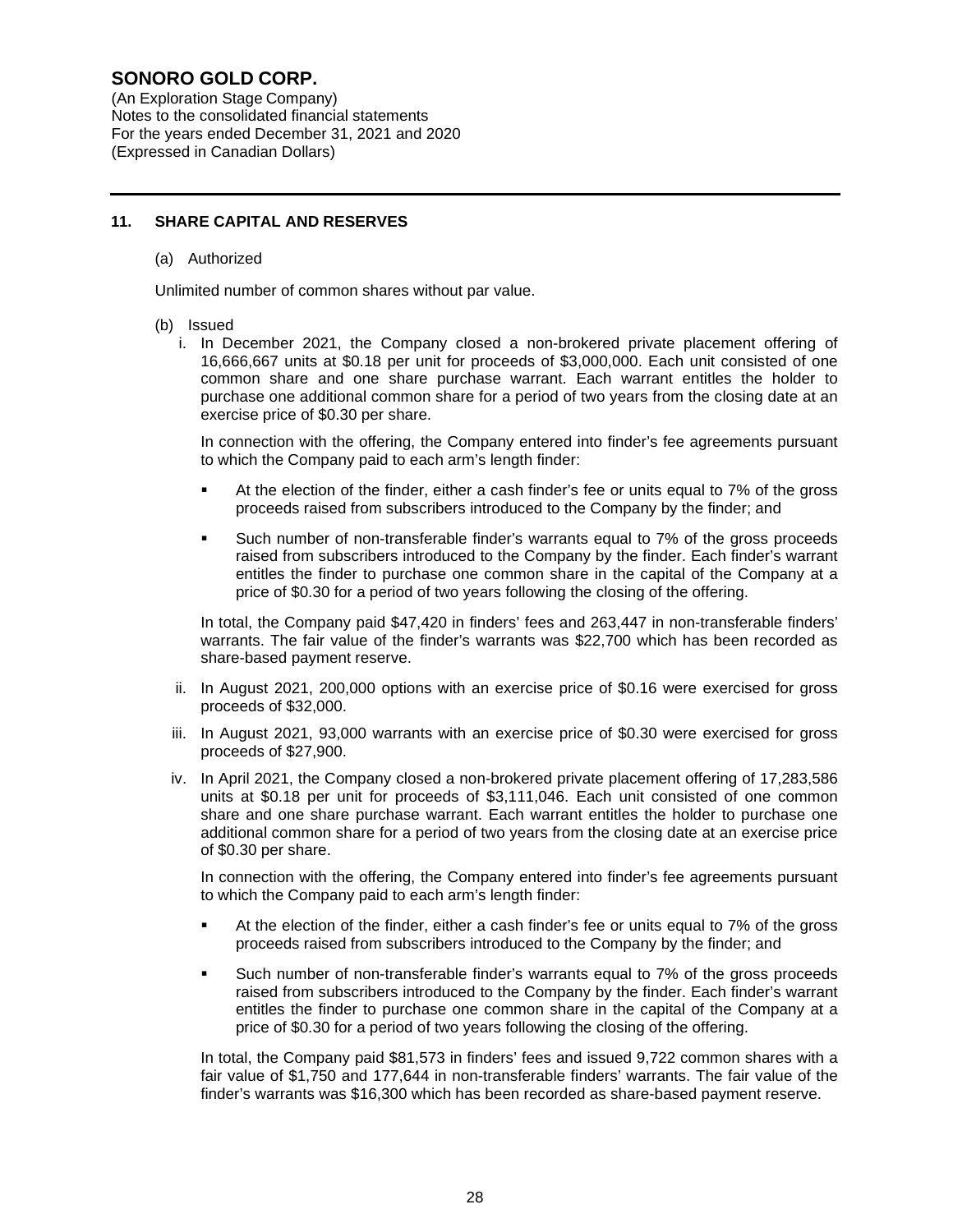(An Exploration Stage Company) Notes to the consolidated financial statements For the years ended December 31, 2021 and 2020 (Expressed in Canadian Dollars)

### **11. SHARE CAPITAL AND RESERVES (Continued)**

- (b) Issued (Continued)
	- v. In October 2020, warrant holders exercised the remaining balance of 2,980,000 warrants with an exercise price of \$0.15 per share, which were to expire in October 2020, for gross proceeds of \$447,000 of which \$40,500 remained outstanding as of December 31, 2020. Of the \$40,500, the Company received \$30,000 during the year ended December 31, 2021. The remaining balance of \$10,500 was cancelled and the related 70,000 shares were returned to the treasury because of nonpayment during the year ended December 31, 2021.
	- vi. In September 2020, 245,000 warrants with an exercise price of \$0.15 were exercised for gross proceeds of \$36,750.
	- vii. In August 2020, the Company closed a non-brokered private placement offering of 36,363,638 units at \$0.22 per unit for proceeds of \$8,000,000. Each unit consisted of one common share and one share purchase warrant. Each warrant entitles the holder to purchase one additional common share for a period of three years from the closing date at an exercise price of \$0.30 per share.

In connection with the offering, the Company entered into finder's fee agreements pursuant to which the Company paid to each arm's length finder:

- At the election of the finder, either a cash finder's fee or units equal to 7% of the gross proceeds raised from subscribers introduced to the Company by the finder; and
- Such number of non-transferable finder's warrants equal to 7% of the gross proceeds raised from subscribers introduced to the Company by the finder. Each finder's warrant entitles the finder to purchase one common share in the capital of the Company at a price of \$0.30 for a period of three years following the closing of the offering.

In total, the Company paid \$66,228 in finders' fees and issued 1,043,802 common shares and 2,372,959 non-transferable finder's warrants. The fair value of the finder's warrants was \$162,000 which has been recorded as share-based payment reserve.

- viii. In August 2020, warrant holders exercised 275,000 warrants with an exercise price of \$0.15 per share for gross proceeds of \$41,250.
- ix. In August 2020, 200,000 options with an exercise price of \$0.16 were exercised for gross proceeds of \$32,000. Upon exercise, \$15,720 was allocated to share capital from sharebased payment reserve.
- x. In August 2020, 900,000 options with an exercise price of \$0.15 were exercised for gross proceeds of \$135,000. Upon exercise, \$81,000 was allocated to share capital from sharebased payment reserve.
- xi. In July 2020, warrant holders exercised 600,528 warrants with an exercise price of \$0.27 per share for gross proceeds of \$162,643.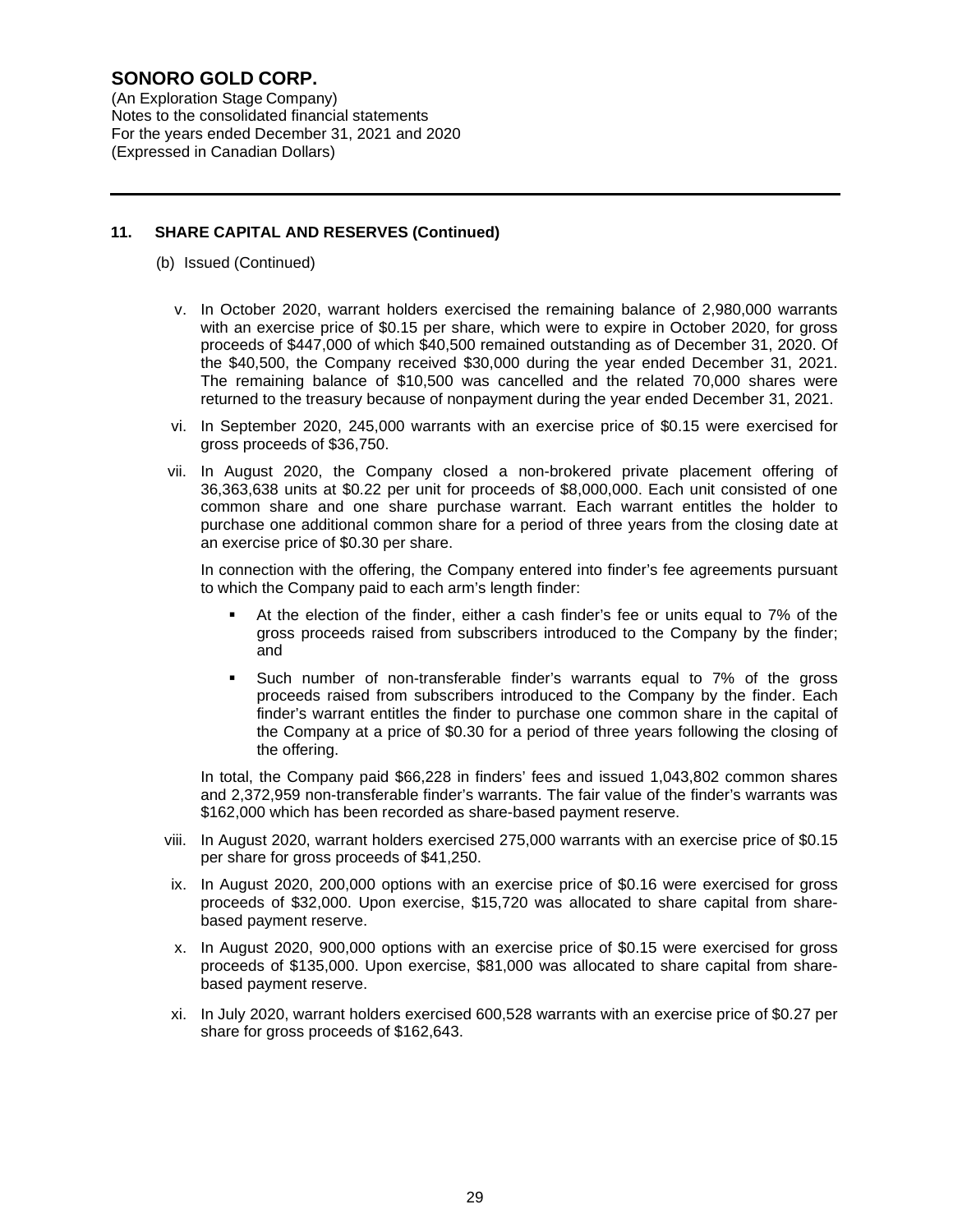(An Exploration Stage Company) Notes to the consolidated financial statements For the years ended December 31, 2021 and 2020 (Expressed in Canadian Dollars)

## **11. SHARE CAPITAL AND RESERVES (Continued)**

### (c) Stock options

Pursuant to the policies of the TSX-V, under the Company's stock option plan, options to purchase common shares are granted to directors, employees and consultants at exercise prices determined by reference to the market value on the date of grant for a maximum term of five years. The Board of Directors may grant options for the purchase of up to a total of 10% of the outstanding shares at the time of the option grant less the aggregate number of existing options and number of common shares subject to issuance under outstanding rights that have been issued under any other share compensation arrangement. Options granted under the plan may vest over a period of time at the discretion of the Board of Directors.

|                            | December 31, 2021    |    |                                              |                      | December 31, 2020 |                                              |
|----------------------------|----------------------|----|----------------------------------------------|----------------------|-------------------|----------------------------------------------|
|                            | Number of<br>Options |    | Weighted<br>Average<br><b>Exercise Price</b> | Number of<br>Options |                   | Weighted<br>Average<br><b>Exercise Price</b> |
| Balance, beginning of year | 7,565,000            | \$ | 0.15                                         | 1,185,000            | \$                | 0.12                                         |
| Granted                    | 2,635,000            |    | 0.30                                         | 7,790,000            |                   | 0.17                                         |
| Expired                    | (150,000)            |    | 0.17                                         | (235,000)            |                   | 0.16                                         |
| Exercised*                 | (200,000)            |    | 0.16                                         | (1,100,000)          |                   | 0.14                                         |
| Cancelled                  |                      |    |                                              | (75,000)             |                   | 0.16                                         |
| Balance, end of year       | 9,850,000            | \$ | 0.26                                         | 7,565,000            | \$                | 0.15                                         |

A summary of the Company's outstanding and exercisable stock options is as follows:

\*The weighted average market price on the dates the shares were exercised was \$0.36 per share.

On January 10, 2020, the Company granted incentive stock options to directors, officers and consultants of the Company entitling them to purchase 3,040,000 common shares at a price of \$0.15 per share for a period of three years vesting 100% on the date of grant and expiring January 10, 2023. The fair value of \$273,600 is included in net loss for year ended December 31, 2020.

On August 26, 2020, the Company granted incentive stock options to directors, officers and consultants of the Company entitling them to purchase 4,200,000 common shares at a price of \$0.30 per share for a period of three years vesting 100% on the date of grant and expiring August 26, 2023. The fair value of \$865,200 is included in net loss for the year ended December 31, 2020.

On September 4, 2020, the Company granted incentive stock options to directors, officers and consultants of the Company entitling them to purchase 550,000 common shares at a price of \$0.30 per share for a period of three years vesting 100% on the date of grant and expiring September 4, 2023. The fair value of \$118,250 is included in net loss for the year ended December 31, 2020.

On January 25, 2021, the Company granted stock options to officers, directors and consultants to purchase up to 535,000 common shares at an exercise price of \$0.30 until January 25, 2024. The fair value of \$83,500 is included in net loss for the year ended December 31, 2021.

On May 18, 2021, the Company granted stock options to officers, directors and consultants to purchase up to 2,000,000 common shares at an exercise price of \$0.30 until May 18, 2023. The fair value of \$307,000 is included in net loss for the year ended December 31, 2021.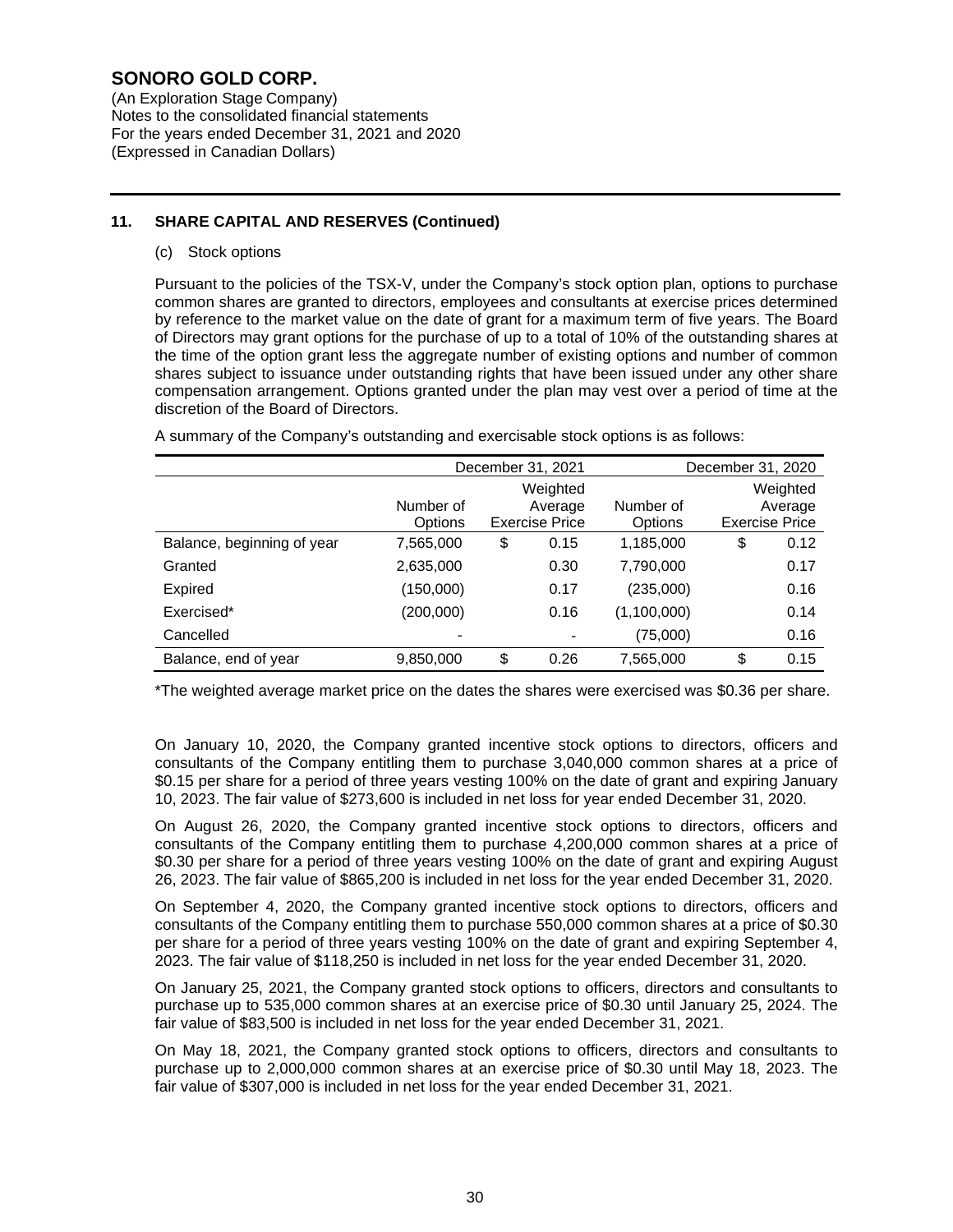(An Exploration Stage Company) Notes to the consolidated financial statements For the years ended December 31, 2021 and 2020 (Expressed in Canadian Dollars)

### **11. SHARE CAPITAL AND RESERVES (Continued)**

(c) Stock options (Continued)

On June 3, 2021, the Company granted stock options to a consultant to purchase up to 100,000 common shares at an exercise price of \$0.30 until June 3, 2023. The fair value of \$18,500 is included in net loss for the year ended December 31, 2021.

The fair value of stock options and finders' warrants are estimated using the Black-Scholes option pricing model with the following weighted average assumptions:

|                                 | December 31, 2021 |          | December 31, 2020 |          |
|---------------------------------|-------------------|----------|-------------------|----------|
|                                 | Options           | Warrants | Options           | Warrants |
| Risk-free interest rate         | 0.33%             | 0.69%    | 0.84%             | 0.28%    |
| Expected dividend yield         | $0.00\%$          | $0.00\%$ | $0.00\%$          | $0.00\%$ |
| Expected stock price volatility | 121.88%           | 122.10%  | 127.39%           | 78.39%   |
| Expected life in years          | 2.20              | 2.00     | 3.00              | 3.00     |
| Weighted average fair value     | \$0.16            | \$0.09   | \$0.16            | \$0.12   |

The following summarizes information on the number of stock options outstanding and exercisable:

|                    | Exercise | December 31, | December 31, |
|--------------------|----------|--------------|--------------|
| <b>Expiry Date</b> | Price    | 2021         | 2020         |
| July 28, 2022      | \$0.12   | 200,000      | 200,000      |
| May 31, 2023       | \$0.15   | 200,000      | 200,000      |
| February 11, 2021  | \$0.17   |              | 150,000      |
| December 9, 2021   | \$0.16   |              | 200,000      |
| January 10, 2023   | \$0.15   | 2,140,000    | 2,140,000    |
| August 26, 2023    | \$0.30   | 4,125,000    | 4,125,000    |
| September 4, 2023  | \$0.30   | 550,000      | 550,000      |
| January 25, 2024   | \$0.30   | 535,000      |              |
| May 18, 2023       | \$0.30   | 2,000,000    |              |
| June 3, 2023       | \$0.30   | 100,000      |              |
|                    |          | 9,850,000    | 7,565,000    |

The weighted average remaining contractual life for the outstanding options at December 31, 2021 is 1.46 (2020 - 2.35) years.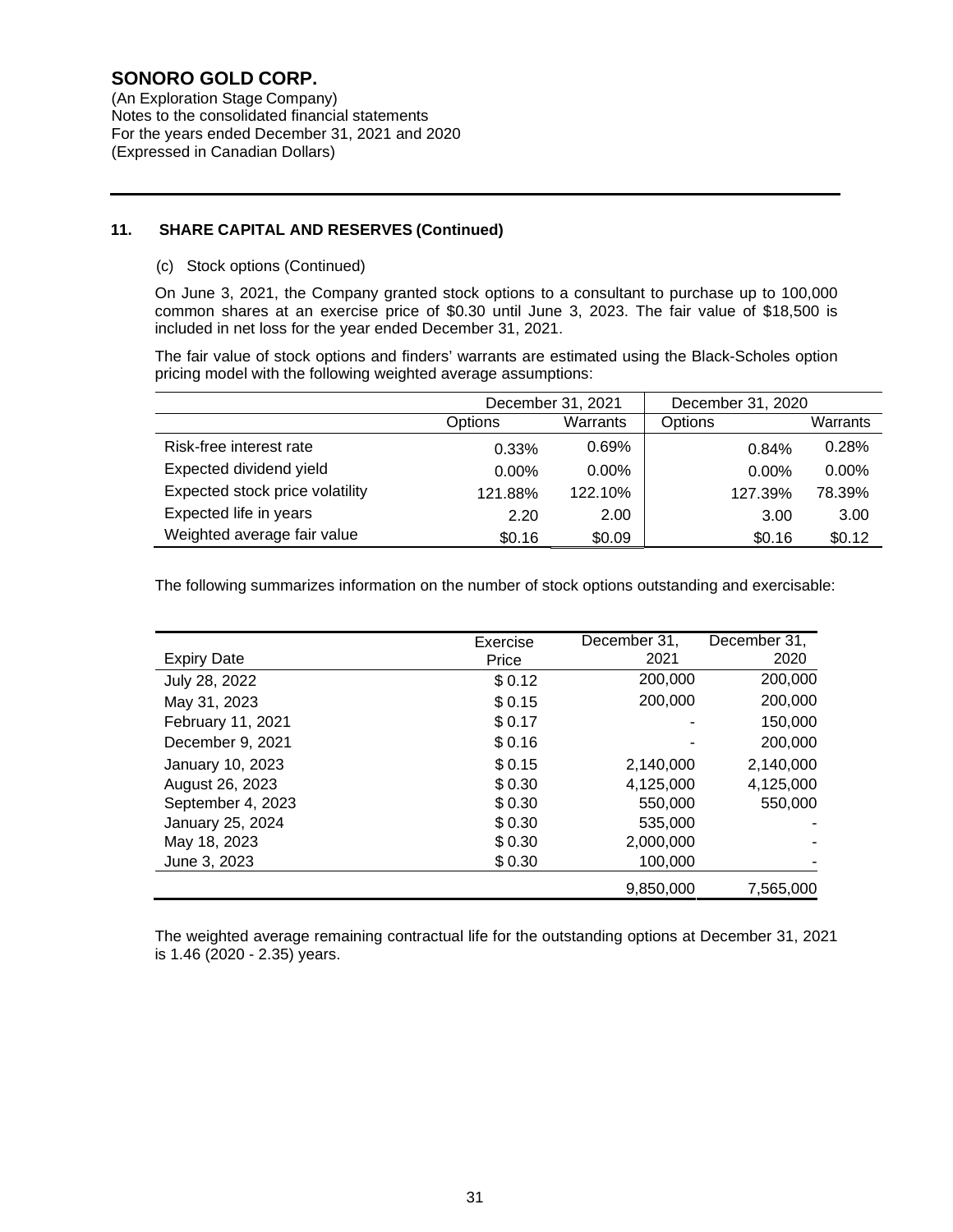(An Exploration Stage Company) Notes to the consolidated financial statements For the years ended December 31, 2021 and 2020 (Expressed in Canadian Dollars)

## **11. SHARE CAPITAL AND RESERVES (Continued)**

#### (d) Warrants

The Company's warrant activity for the year ended December 31, 2021 is as follows:

|                   | Number of Financing<br>Warrants | Number of Finders<br>Warrants | <b>Weighted Average</b><br>Exercise Price \$ |
|-------------------|---------------------------------|-------------------------------|----------------------------------------------|
| December 31, 2019 | 7,391,054                       | 273,191                       | 0.22                                         |
| Issued            | 36,363,638                      | 2,372,959                     | 0.30                                         |
| Exercised         | (4,100,528)                     |                               | 0.17                                         |
| Expired           | (3,290,526)                     | (273,191)                     | 0.27                                         |
| December 31, 2020 | 36,363,638                      | 2,372,959                     | 0.30                                         |
| Issued            | 33,950,253                      | 441,091                       | 0.30                                         |
| Exercised         |                                 | (93,000)                      | 0.30                                         |
| December 31, 2021 | 70,313,891                      | 2,721,050                     | 0.30                                         |

The following summarizes information on the number of warrants outstanding:

| <b>Expiry Date</b> | Exercise<br>Price | December 31,<br>2021 | December 31,<br>2020 |
|--------------------|-------------------|----------------------|----------------------|
| August 12, 2023    | \$0.30            | 38.643.597           | 38,736,567           |
| April 20, 2023     | \$0.30            | 17,461,230           |                      |
| December 20, 2023  | \$0.30            | 16,930,114           | ۰                    |
|                    |                   | 73,034,941           | 38,736,597           |

## **12. SEGMENTED INFORMATION**

The Company's business interests are in the exploration and development of mineral properties. The Company's significant assets are distributed by geographic locations as follows:

As at December 31, 2021:

|        | <b>Exploration and Development Assets</b> | VAT receivable | Total       |  |
|--------|-------------------------------------------|----------------|-------------|--|
| Mexico | 3.144.441                                 | \$1.396.476    | \$4.540.917 |  |

As at December 31, 2020:

|        | <b>Exploration and Development Assets</b> | VAT receivable | ™otal        |  |
|--------|-------------------------------------------|----------------|--------------|--|
| Mexico | 2.337.687                                 | \$915,077      | \$ 3.242.764 |  |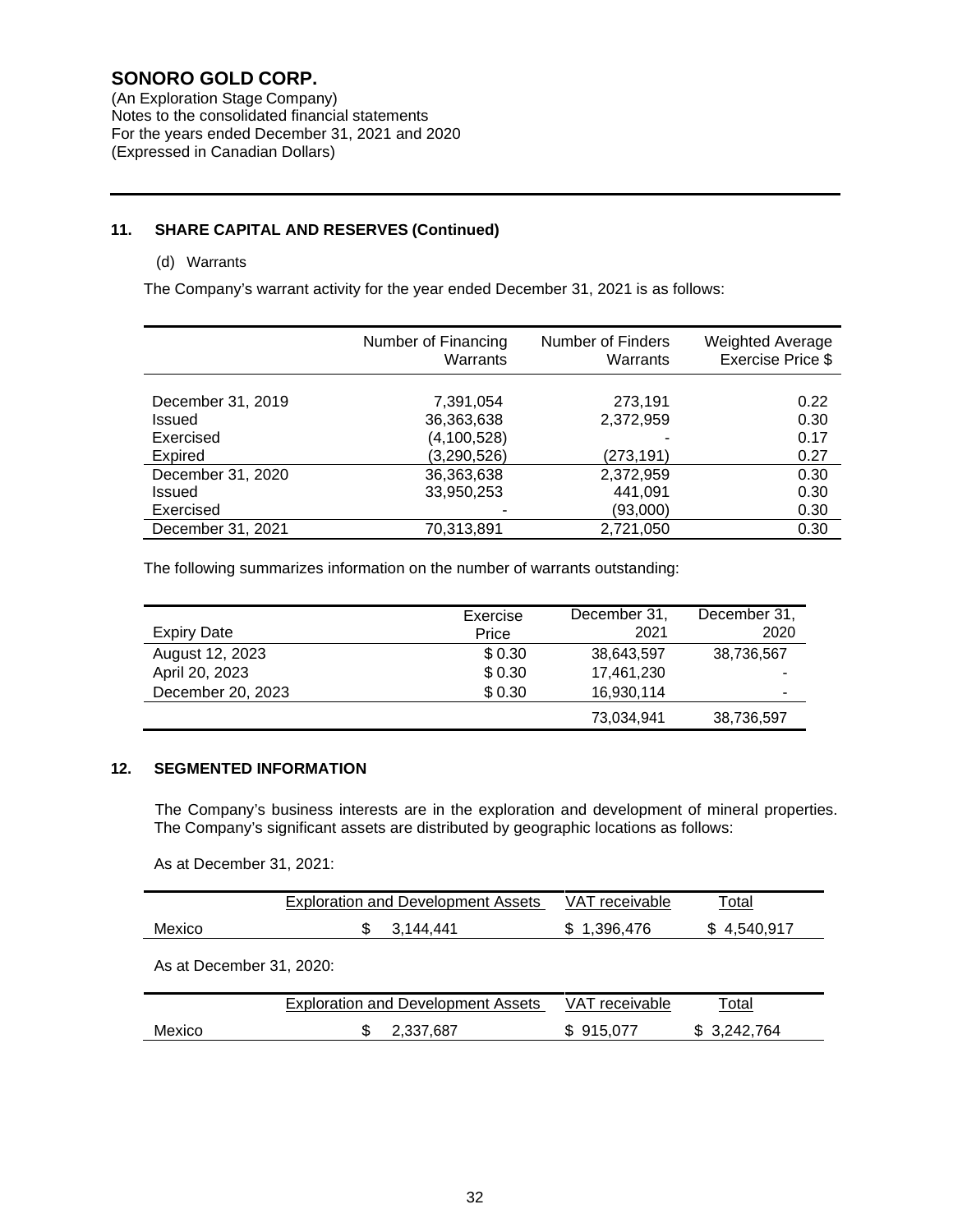(An Exploration Stage Company) Notes to the consolidated financial statements For the years ended December 31, 2021 and 2020 (Expressed in Canadian Dollars)

### **13. INCOME TAXES**

(a) A reconciliation of income tax provision computed at Canadian statutory rates to the reported income tax provision is provided as follows:

|                                                  | 2021            | 2020            |
|--------------------------------------------------|-----------------|-----------------|
| Loss before taxes                                | $$$ (5,873,982) | $$$ (5,654,512) |
| Canadian statutory tax rate                      | 27%             | 27%             |
| Income tax recovery computed at statutory rates  | (1,585,975)     | (1,526,718)     |
| Non-deductible items                             | 111,278         | 340,723         |
| Temporary differences                            | 1,016,772       | (103, 912)      |
| Foreign tax rates different from statutory       | (100,837)       | 755,113         |
| Unused tax losses and tax offsets not recognized | 558,762         | 550,458         |
| Under(over) provided in prior years              |                 | (21, 597)       |
| Income tax recovery                              | \$              | (5,933)         |
| Represented by:                                  |                 |                 |
| Current income tax                               |                 |                 |
| Future income tax                                | \$              |                 |

The Mexican income tax rate remained constant at 30%.

(b) The Company recognizes tax benefits on losses or other deductible amounts generated in countries where it is probable deferred tax assets will be realized. The Company's unrecognized deductible temporary differences and unused tax losses for which no deferred tax asset is recognized consist of the following amounts:

|                           | 2021                      | 2020                        |
|---------------------------|---------------------------|-----------------------------|
| Non-capital losses        | \$12,337,000 \$10,302,000 |                             |
| Right of use assets       | 10.000                    |                             |
| Share issue costs         | 197.000                   | 112.000                     |
| Unrecognized deferred tax |                           | $$12,544,000$ $$10,414,000$ |

As at December 31, 2021, the Company has non-capital losses carried forward of approximately \$12,337,000 (2020 - \$10,302,000) that may be applied against future income for income tax purposes in Canada and Mexico. The operating losses expire between 2022 and 2041.

## **14. COMMITMENTS AND CONTRACTUAL OBLIGATIONS**

In September 2021, the Company entered into a commercial property lease commencing on December 1, 2021 and ending on August 30, 2023 for a monthly rent of \$4,412 (Note 6).

The Company has entered into option agreements to acquire certain exploration properties in Mexico. For the option agreements to remain in good standing, the Company is committed to making periodic payments (Note 7).